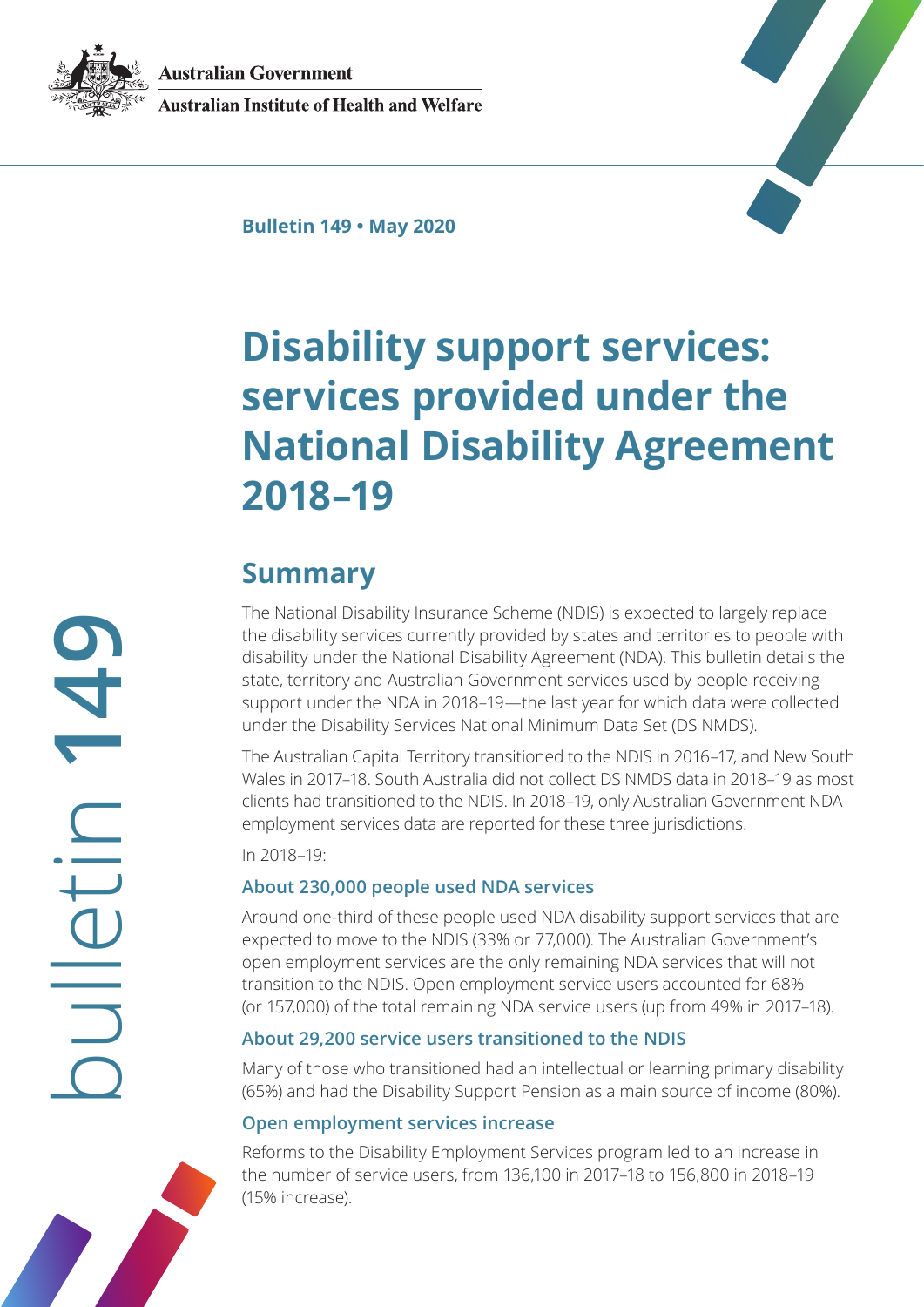#### The average age of service users was 39

The characteristics of the NDA service user group continue to change as more and more service users transition to the NDIS. Most service users were aged under 65 (95%), while the average age of service users increased from 37 in 2017-18 to 39 in 2018-19.

#### The proportion of service users with an intellectual/learning disability continues to fall

About 29% of NDA service users had an intellectual/learning disability, down from 37% in 2017-18; 32% had a psychiatric disability in 2018-19, up from 25%. The decrease in the proportion of users with intellectual or learning disability over the last 5 years is largely the result of the transition of these service users to the NDIS.

#### Many service users were unemployed

Around three-quarters (77%) of services users aged 15 and over who were in the labour force were unemployed.

#### Many service users had an informal carer

About two-thirds (67%) of service users had an informal carer, most often their mother (65%). For around 13% of service users, their informal carer was aged 65 and over.

# **Contents**

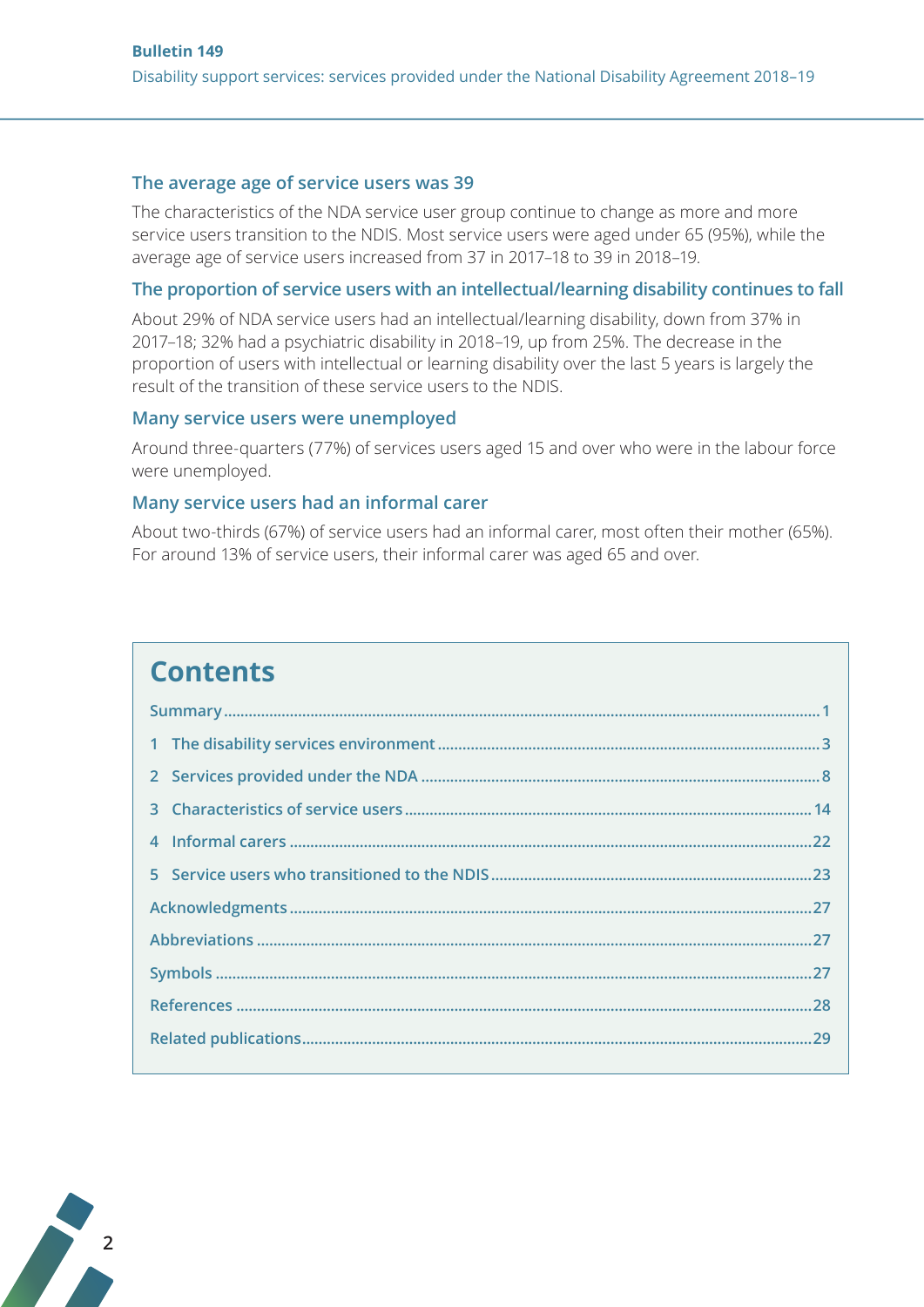

# <span id="page-2-0"></span>**1 The disability services environment**

People with disability interact with every aspect of Australian life, across a multitude of social policy and program areas. Specialist disability services form one part of this broader system of supports and payments. This bulletin focuses on one area of specialist disability support—services delivered under the National Disability Agreement (NDA) in 2018–19.

The disability services environment is changing. Many people currently using services under the NDA continue to transition to the NDIS as it rolls out across Australia.

The role of the Australian Institute of Health and Welfare (AIHW) in reporting information about people with disability is also changing.

# **The National Disability Strategy**

The National Disability Strategy 2010–2020 (DSS 2011) is the mechanism used to incorporate the principles underpinning the United Nations Convention on the Rights of Persons with Disabilities (UN 2006) into policies and programs in Australia. The Strategy looks beyond support provided under both the NDA and the National Disability Insurance Scheme (NDIS), and covers all people with disability, irrespective of whether they need or use specialist disability services. In particular, it is intended to drive improvements in access to mainstream services, to promote a more inclusive approach to the design of policies and programs, and to ensure that all people with disability can participate and fulfil their potential as equal citizens.

### **The National Disability Agreement**

Iterations of the NDA have governed the provision of disability support services in Australia since 1991. Under this agreement, Australian, state and territory governments fund a range of services that aim to ensure that 'people with disability and their carers have an enhanced quality of life and participate as valued members of the community'.

Eligibility requirements vary between jurisdictions, with the service a person receives being largely based on availability (for example, on the number of available places in particular programs).

Services under the NDA are mainly delivered by block-funded providers, with funding allocated directly to the provider to deliver the services. Some alternative forms of funding available under the NDA include:

- individualised or self-directed funding—where funds are allocated to a provider for a particular service user
- self-managed funding—where funds are allocated directly to the service user to buy services.

Information on the use of NDA services has been collected annually in the Disability Services National Minimum Data Set (DS NMDS) (see Box 1.1), with 2018–19 being the last year of collection under this data set. Summary data for 2018–19 are presented in this bulletin.

In 2018–19, about 230,000 people used disability support services under the NDA, with 33% of these (or about 77,000) using services that are largely expected to move to the NDIS over time (that is, services other than open employment) (see Box 1.2).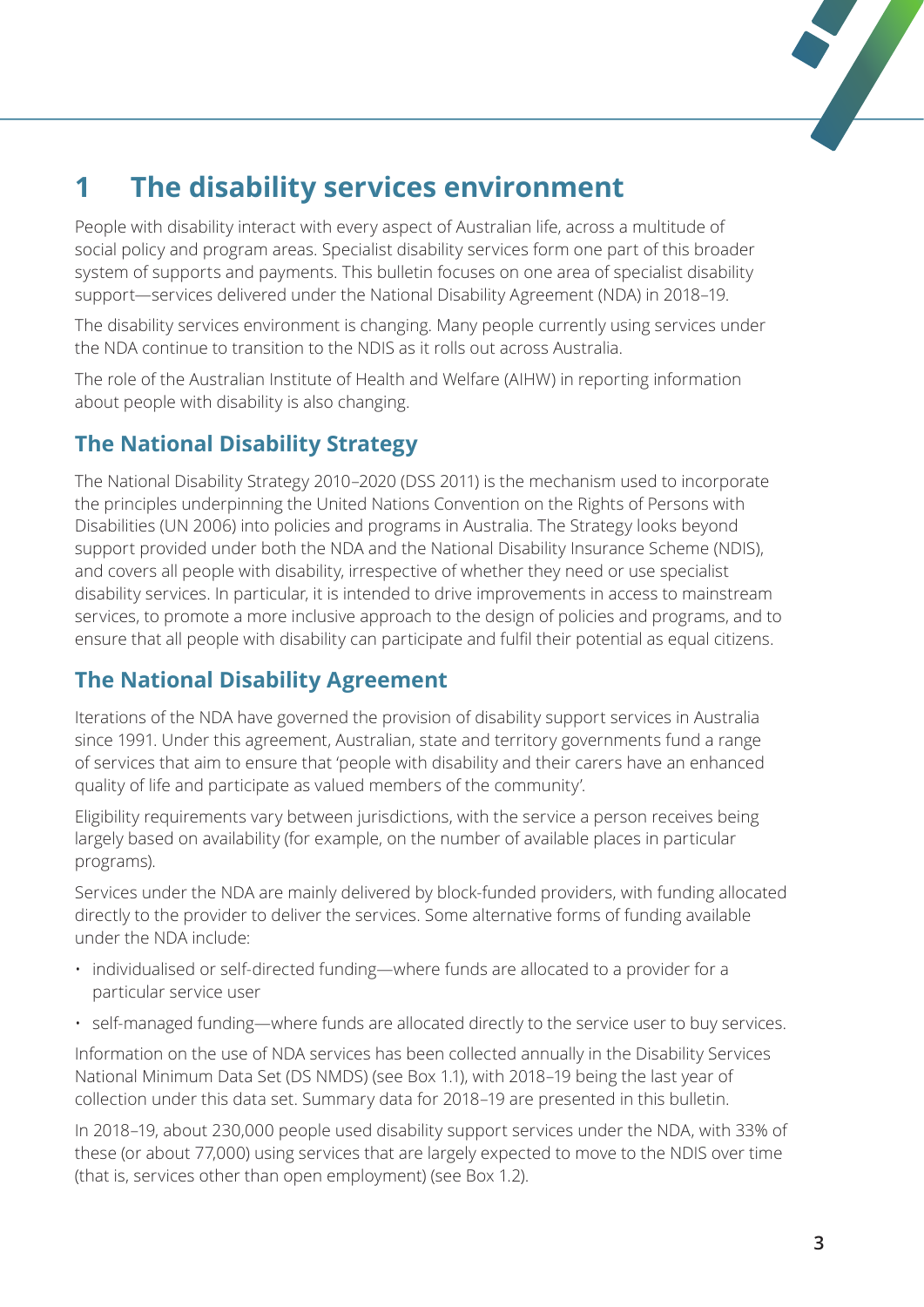#### **Box 1.1: The Disability Services National Minimum Data Set**

The DS NMDS has been an annual collection and national collation of a standard set of data items on disability support services provided under the NDA. Following publication of 'snapshot' data from the mid-1990s, the first full financial year of unit record DS NMDS data collection took place between 1 July 2003 and 30 June 2004. The name of the data collection was renamed from the Commonwealth State/Territory Disability Agreement National Minimum Data Set to the DS NMDS in 2009 after the implementation of the NDA on 1 January 2009.

During each year of the collection, funded agencies collected data at the service user and service type outlet level and provided them to state/territory and Australian Government jurisdictions, which forwarded them, in turn, to the AIHW for national collation and reporting. Due to the transition of NDA service users to the NDIS, 2018–19 is the last year of data collection under the DS NMDS.

Note that, in the DS NMDS:

- service user data are not collected for all NDA service types (see Chapter 2 for more information)
- counts of service users are estimates, after using a statistical linkage key to account for people who received services from more than 1 service-type outlet during the 12 month period (see the data quality statement for more information)
- data for Victoria and Queensland include specialist psychiatric disability services; data for other jurisdictions do not
- data for the Northern Territory from 2012–13 onwards include Basic Community Care services; data for other jurisdictions do not.

From 2013–14 onwards, data in the AIHW's annual *Disability support services: services provided under the NDA* bulletin are affected by the progressive introduction of the NDIS (see also chapters 2 and 5). In particular:

- the National Disability Insurance Agency (NDIA) and the Western Australian Government both operated NDIS trials in Western Australia from 1 July 2014 to 30 June 2017. DS NMDS data include the trials sites operated by the Western Australian Government for those years as these were considered to be services provided under the NDA. Service users who moved to the trials sites operated by the NDIA were considered to have transitioned to the NDIS from the date at which they had an approved NDIS plan. On 1 July 2017, the dual NDIS trial ceased and the Western Australian Government began administering the NDIS in Western Australia. For this reason, as at 30 June 2017, service users of the trial sites operated by the Western Australian Government were considered to have transitioned to the NDIS. These service users are flagged in the resubmitted 2016–17 DS NMDS data as having transitioned to the NDIS and are excluded from the 2017–18 and 2018–19 data
- the Australian Capital Territory Government did not collect DS NMDS data in 2015–16 or 2016–17—so national data for these years are underestimates. Data collection was not required for 2017–18 onwards (as transition to the NDIS in this jurisdiction was completed by the end of 2016–17)



**4**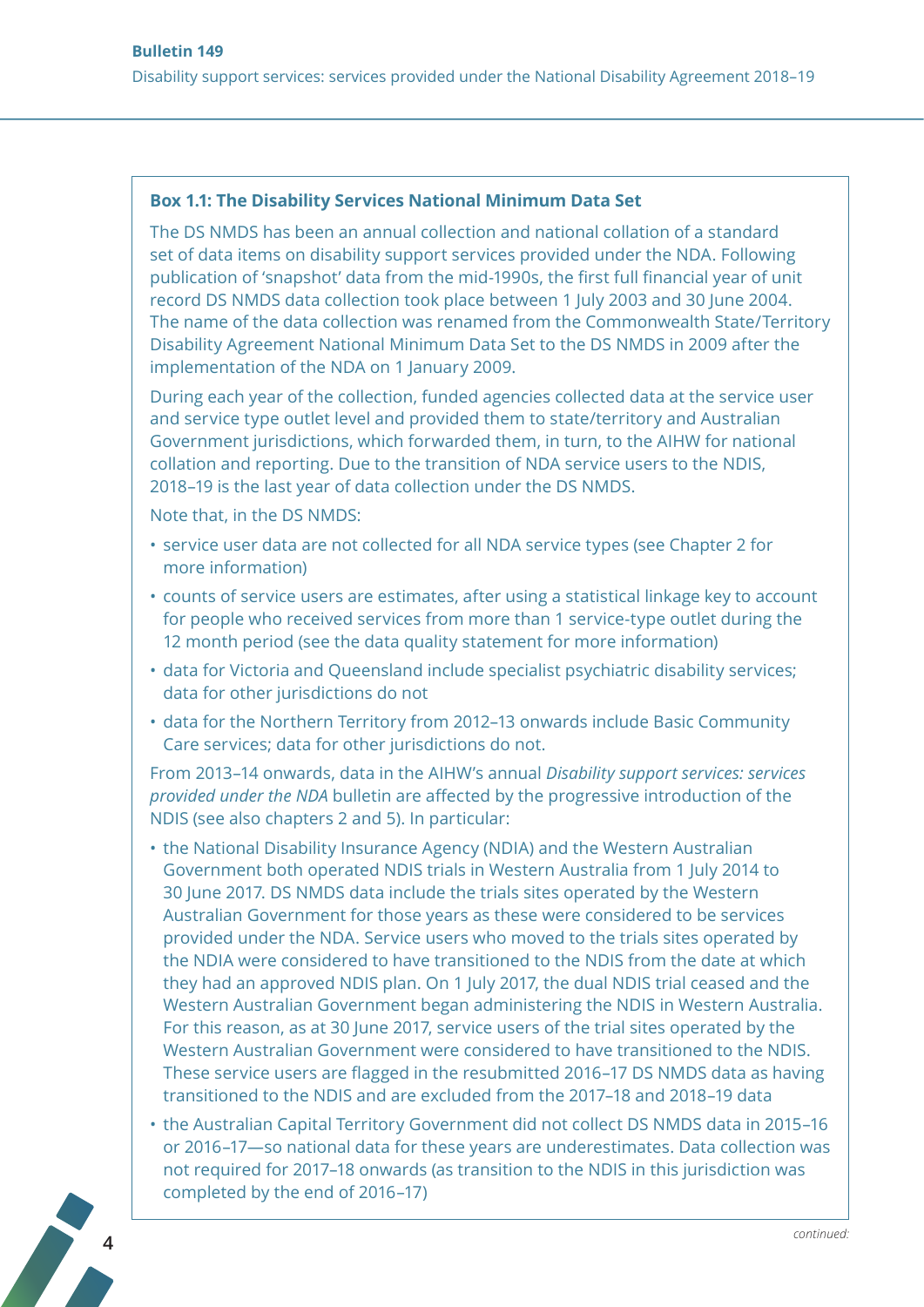#### **Box 1.1 (continued): The Disability Services National Minimum Data Set**

- New South Wales completed transition to the NDIS during 2017–18, with only 2 quarters of DS NMDS data collected. Existing New South Wales clients were prioritised and transitioned to the NDIS according to the most intensive disability service type they could access. This meant that the majority of clients remaining beyond the second quarter of 2017–18 were those with lower intensity support requirements in community care and community support (mostly provided by small local providers). After examining data for the first half of 2017–18 and comparing them with data for previous years, the New South Wales Government concluded that, while the data submitted for 2017–18 may be a slight under-enumeration, they were largely representative of what a full year submission would have been
- the South Australian Government did not collect DS NMDS data in 2018–19 as most clients had transitioned to the NDIS
- NDIS implementation led to a reduction in the number of service type outlets reporting to the DS NMDS in the Northern Territory in 2018–19.

As a result of the varying jurisdictional transitions to the NDIS, analysing trends in DS NMDS data over time in this bulletin is complex. It was expected that the use of services that are moving to the NDIS (state and territory-provided services and Australian Government-supported employment services) would decrease; this is reflected in the 2018–19 DS NMDS collection and reporting. Changes in the use of open employment services (not transitioning to the NDIS) are largely related to other factors (see Box 1.2).

More information on the DS NMDS can be found on the AIHW website. This includes supplementary tables to this bulletin, data cubes and technical information (such as data definitions and the data quality statement).

### **The National Disability Insurance Scheme**

In July 2012, in response to the Productivity Commission's final report on the inquiry into disability care and support (Productivity Commission 2011), the Australian Government announced the introduction of the NDIS. The NDIS is expected to largely replace the provision of services under the NDA.

The NDIS provides 'reasonable and necessary supports' to help people who have a 'significant and permanent' disability. The scheme is based on an insurance model; each individual seeking access is assessed according to a common set of criteria. Individuals who are deemed eligible receive a package of funding to purchase the supports identified in their individualised plan.

Because of the fundamental change to service provision, the NDIS has been rolled out in stages. It started in trial sites in July 2013, before progressively moving to the full scheme from 1 July 2016—except in Western Australia, where the state-wide roll-out of the NDIS began on 1 July 2018. The details of introduction in each jurisdiction are set out in bilateral agreements between the Australian Government and the individual state and territory governments. More information on the roll-out of the NDIS can be found in these agreements, and on the NDIS website (NDIA 2020a, 2020b).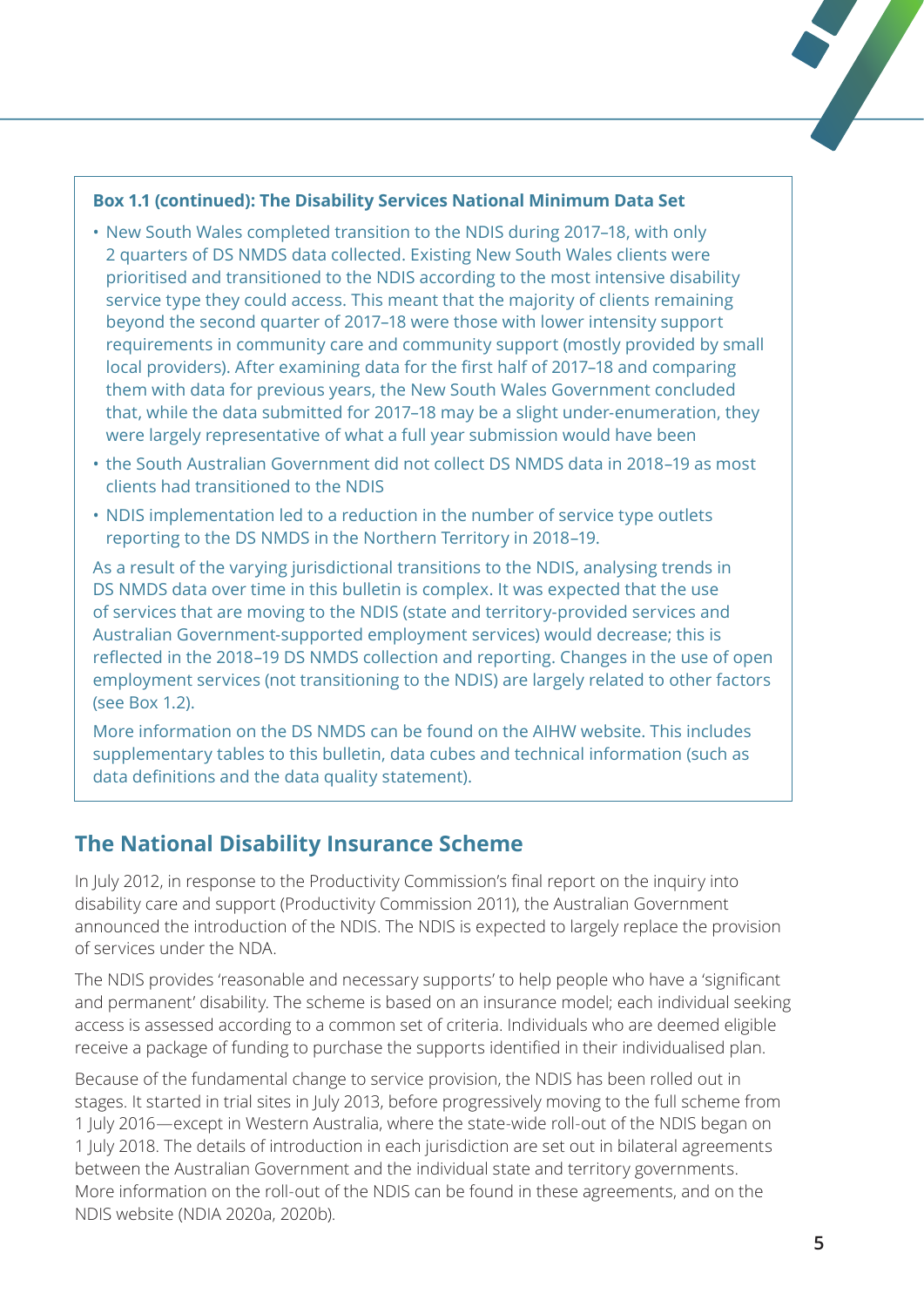The NDIA—an independent statutory agency whose role is to implement the NDIS—collects data on the NDIS, and publishes [online quarterly reports](https://www.ndis.gov.au/about-us/publications/quarterly-reports), among a range of other information products.

#### **Transition of NDA service users to the NDIS**

Most existing NDA service users are expected to move to the NDIS over time, depending on their need and eligibility to receive disability services through the NDIS. Some people currently receiving services are not eligible to enter the NDIS (such as those aged 65 and over who are not already participants). Further, while most specialist disability support services will be rolled into the NDIS, open employment services will continue to operate outside the NDIS once the NDIS is fully rolled out (see Box 1.2).

#### **Box 1.2: Open employment services**

To provide data that better align with the types of services and service users shifting to the NDIS over time, selected tables in this bulletin, and in the supplementary tables, exclude service users who only used open employment services (see, for example, tables 2.1, 2.2, and 2.3, and supplementary tables S3.1–S3.5).

Open employment services (Disability Employment Services)—namely Australian Government services provided under the NDA and collected as part of the DS NMDS—will not be rolled into the NDIS (unlike the Australian Government's supported employment services that will be rolled into the NDIS). As other NDA service users shift to the NDIS, open employment service users are accounting for an even larger proportion of NDA service users (68% of total remaining NDA service users in 2018–19, up from 49% in 2017–18).

Much of the increase in the total number of open employment service users in recent years relates to changes in income support policy over that time—for example, changes to compulsory work-focused activities aimed at helping Disability Support Pension recipients find work. Unlike most other NDA services, open employment services are demand-driven, meaning that places are not capped, and anyone who meets the eligibility criteria can access them.

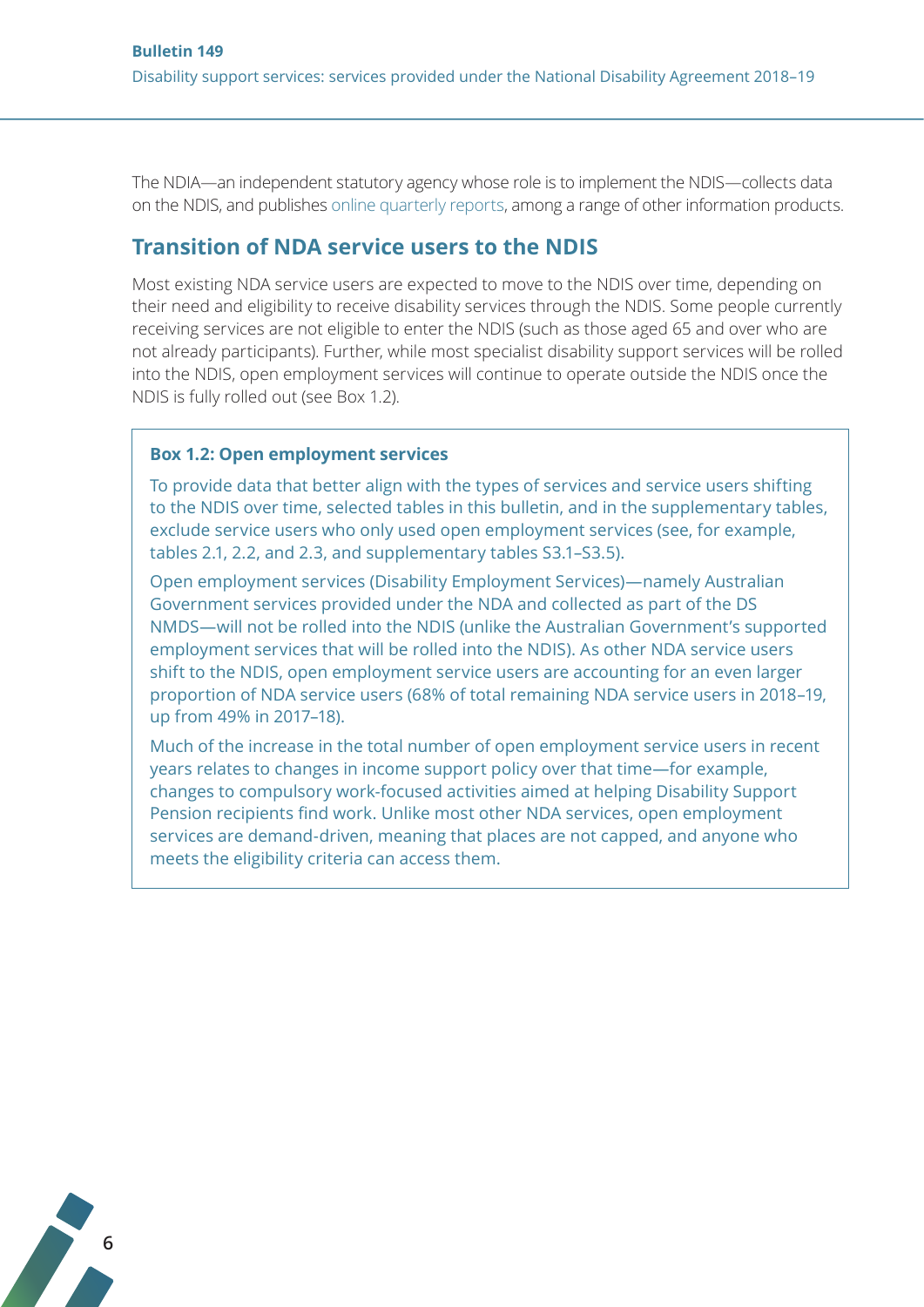For the purposes of the DS NMDS, once a service user has an approved NDIS plan and funding is available through the NDIA, they are considered to have transitioned to the NDIS; they are no longer reported in the DS NMDS from the date of their transition. This includes service users receiving some component of their services from jurisdictions as cash contributions (that is, full funding responsibility transfers to the NDIA) or in-kind contributions (that is, funding and contract management responsibility remains with jurisdictions in the short to medium term). Service users may also use NDA services in addition to those provided by the NDIS. As a result, it is possible for a NDIS participant to still be receiving a component of their services from jurisdictions after they have been exited from the DS NMDS.

Data from the DS NMDS show that around 29,200 NDA service users transitioned to the NDIS during 2018–19 (Table 5.1; supplementary tables S4.1–S4.5). This is in addition to about 82,400 service users who transitioned between 2013–14 and 2017–18.

# **Ongoing AIHW reporting**

This AIHW bulletin details the state and territory and Australian Government services used by people receiving support under the NDA in 2018–19—the last year of data collection under the DS NMDS.

The AIHW's *People with disability in Australia* reports (latest year being AIHW 2019a) bring together information from a range of national data sources to contribute to a greater understanding about people with disability in Australia and their experiences across a range of domains, including health, education, housing and social support.

The AIHW, as an Accredited Integrating Authority, is also working closely with the Australian Government and the New South Wales, Victorian, Queensland and South Australian governments to deliver the pilot phase of the National Disability Data Asset (NDDA) as endorsed by the Australian Data and Digital Council in September 2019. The NDDA will bring together de-identified Australian Government welfare and services data, NDIS data, and service system data from states and territories. These integrated data will provide a better understanding of how people with disability are supported through services, payments and programs across multiple service systems.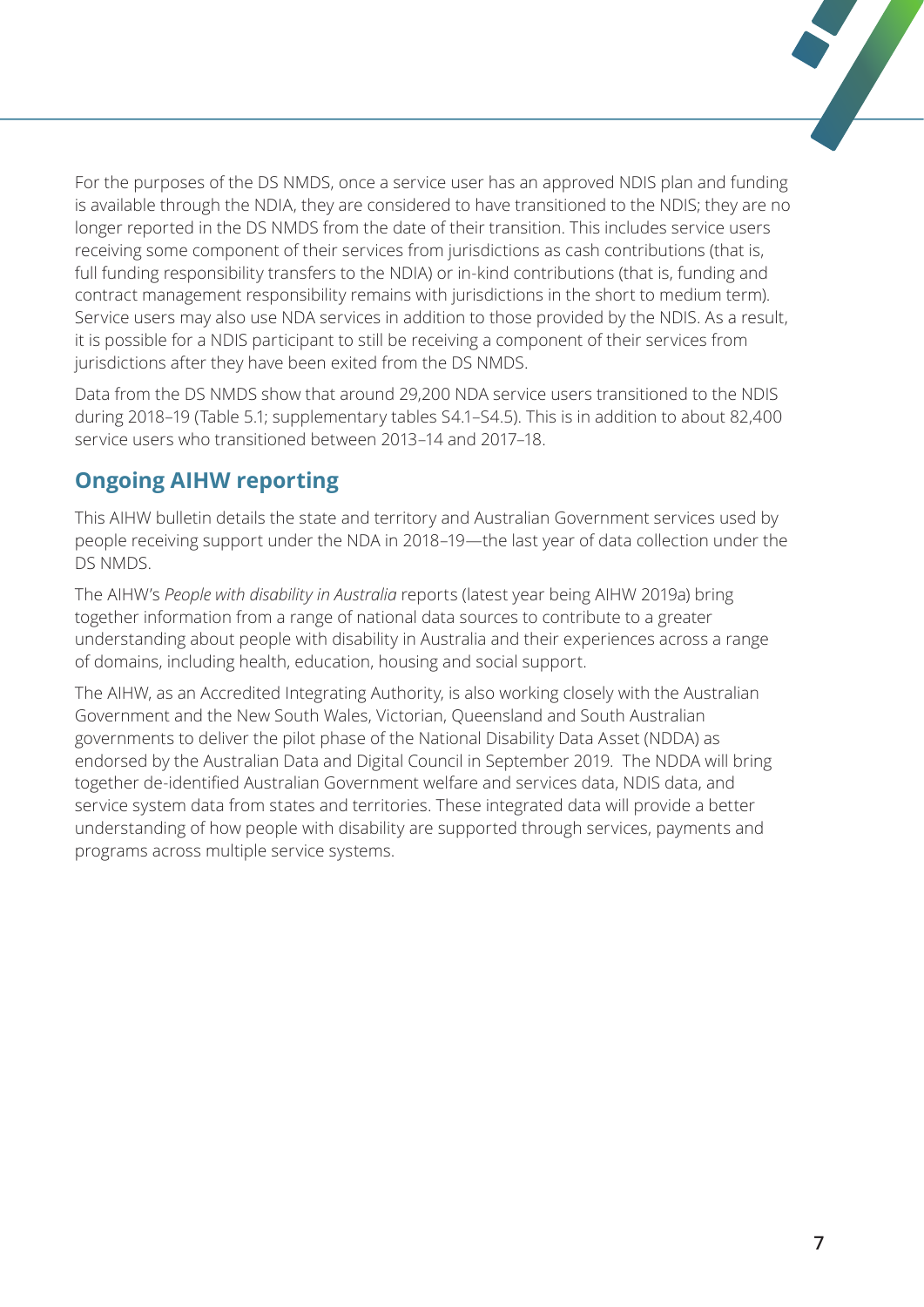# <span id="page-7-0"></span>**2 Services provided under the NDA**

#### **Service type outlets**

Agencies that deliver NDA services collect data against each 'service type outlet' they operate. A service type outlet is a statistical counting unit managed by an agency that delivers 1 type of NDA service from a discrete location (see also AIHW 2016 and Chapter 2). An agency may provide 1 or more NDA service types, and may therefore collect data for 1 or more service type outlets.

In 2018–19, the majority (91%) of service type outlets were in the non-government sector, and most of these were income tax exempt (for example, not-for-profit organisations that are community service based) (60% of all service type outlets) (Table 2.1).

#### **Table 2.1: Disability support service type outlets, by service group and agency sector, 2018–19 (number)**

|                                                                 |                                    | Government     |                | Non-government          |                       |                 |        |
|-----------------------------------------------------------------|------------------------------------|----------------|----------------|-------------------------|-----------------------|-----------------|--------|
| Service group                                                   | Australian/<br>state/<br>territory | Local          | Subtotal       | Income<br>tax<br>exempt | Non-<br>income<br>tax | exempt Subtotal | Total  |
| Accommodation support                                           | 585                                | $\overline{2}$ | 587            | 1,987                   | 496                   | 2,483           | 3,070  |
| Community support                                               | 227                                | 3              | 230            | 908                     | 201                   | 1,109           | 1,339  |
| Community access                                                | 12                                 | $\overline{2}$ | 14             | 721                     | 270                   | 991             | 1,005  |
| Respite                                                         | 44                                 | 10             | 54             | 569                     | 176                   | 745             | 799    |
| Open employment <sup>(a)</sup>                                  |                                    |                |                | 1,573                   | 2,039                 | 3,612           | 3,612  |
| Supported employment                                            | 1                                  | 3              | $\overline{4}$ | 235                     | $\overline{4}$        | 239             | 243    |
| Advocacy, information,<br>alternative forms of<br>communication | $\overline{2}$                     |                | $\overline{2}$ | 166                     | 22                    | 188             | 190    |
| Other support                                                   | 36                                 | 45             | 81             | 10                      | $\overline{2}$        | 12              | 93     |
| Total                                                           | 907                                | 65             | 972            | 6,169                   | 3,210                 | 9,379           | 10,351 |
| Total (%)                                                       | 8.8                                | 0.6            | 9.4            | 59.6                    | 31.0                  | 90.6            | 100.0  |
| Total (excluding open<br>employment)                            | 907                                | 65             | 972            | 4,596                   | 1,171                 | 5,767           | 6,739  |

(a) From 1 July 2018 the Department of Social Services transitioned the former Disability Employment Services (DES) program to a new DES program. The reforms to the DES program included a grant application process, as well the removal of predetermined provider market share in a region that resulted in an increase in the number of non-government DES outlets (providers and sites) under the new DES program Further information on the DES reforms, implemented on 1 July 2018, is available from the [Department of Social Services website.](https://www.dss.gov.au/our-responsibilities/disability-and-carers/programmes-services/disability-employment-services) Further information on DES program data is available from the [Labour Market Information Portal website](http://lmip.gov.au/default.aspx?LMIP/Downloads/DisabilityEmploymentServicesData/MonthlyData).

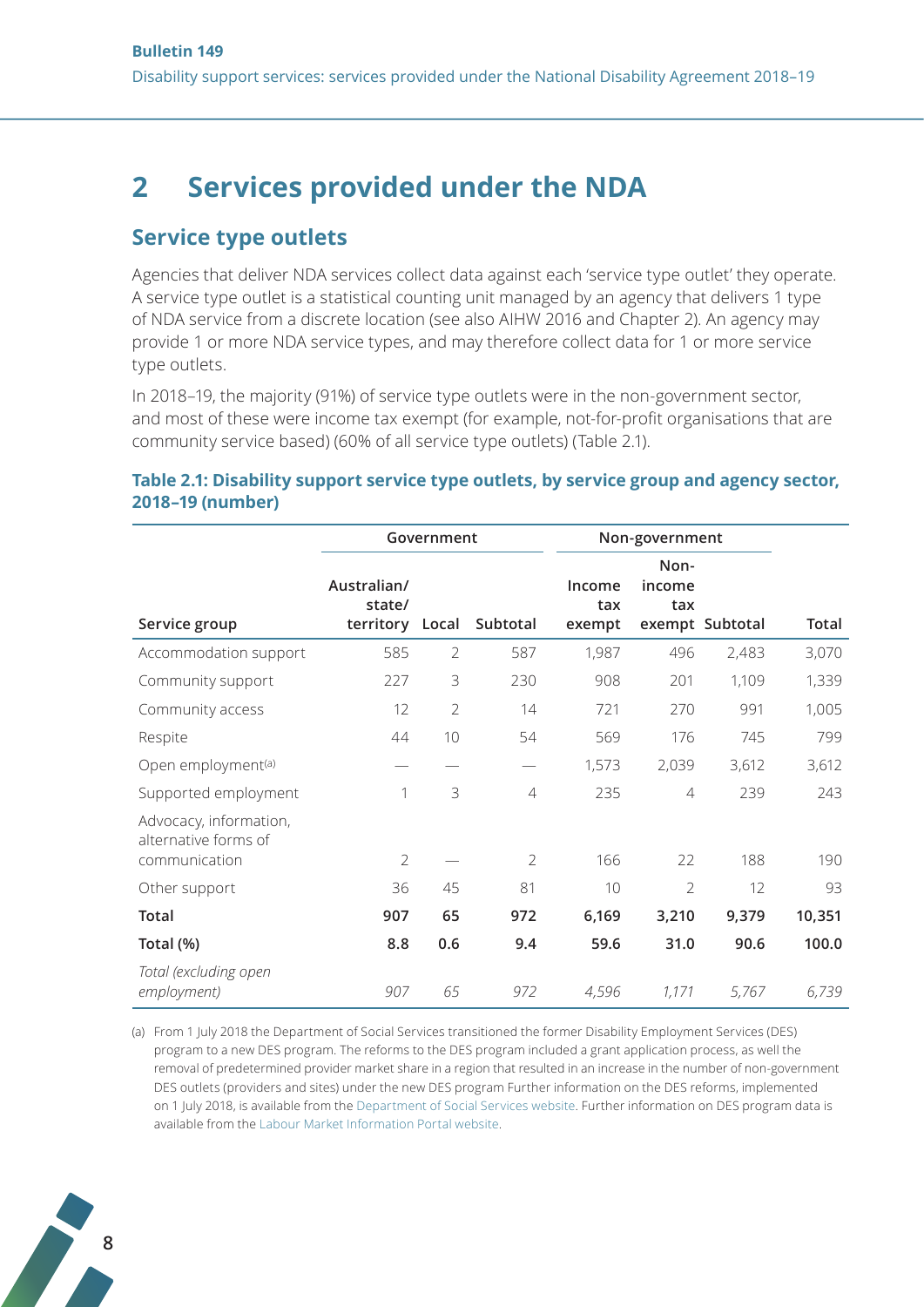# **Types of services provided**

Under the NDA, the Australian Government is responsible for providing employment services for people with disability, and the states and territories for providing all other services. In 2018–19, about one-third (31%) of service users accessed services provided by states or territories (about 71,100 service users) (Table 2.2).

The DS NMDS includes information on more than 30 individual service types, which can be grouped into broad service groups (tables 2.2 and 2.3; supplementary Table S2.34; see also AIHW 2016). A service user may use more than one type of service within each of these groups of services:

- Accommodation support—services that provide accommodation to people with disability, and services that provide support to enable a person with disability to remain in their existing accommodation or to move to more suitable or appropriate accommodation. About 6% of service users used this group of services, which comprises:
	- large residential/institutions (less than 1%)
	- small residential/institutions (less than 1%)
	- hostels (less than 1%)
	- group homes (3%)
	- attendant care/personal care (1%)
	- in-home accommodation support (2%)
	- alternative family placement (less than 1%)
	- other accommodation support (less than 1%).
- Community support—services that provide the support needed for a person with disability to live in a non-institutional setting. About 21% of service users used this group of services, which comprises:
	- therapy support (6%)
	- early childhood intervention (3%)
	- behaviour/specialist intervention (1%)
	- counselling (less than 1%)
	- regional resource and support teams (1%)
	- case management, local coordination, and development (13%)
	- other community support (less than 1%).
- Community access—services designed to provide opportunities for people with disability to gain and use their abilities to enjoy their full potential for social independence. About 8% of service users used this group of services, which comprises:
	- learning and life skills development (7%)
	- recreation/holiday programs (2%)
	- other community access (less than 1%).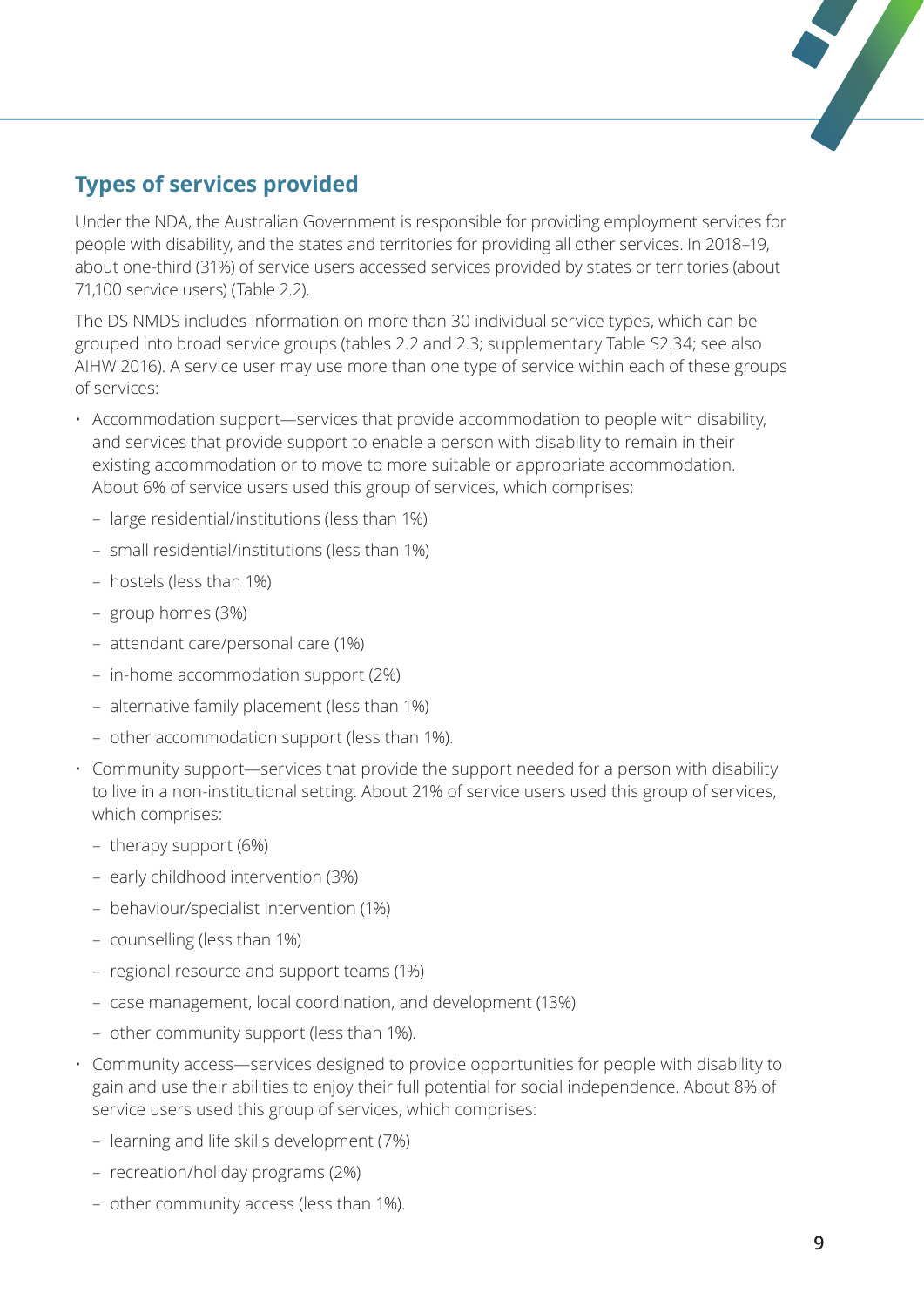- Respite—services that provide a short-term and time-limited break for families and other voluntary caregivers of people with disability to help support and maintain the primary caregiving relationship, while providing a positive experience for the person with disability. About 6% of service users used this group of services, which comprises:
	- own-home respite (less than 1%)
	- centre-based respite/respite homes (2%)
	- host family respite/peer support respite (less than 1%)
	- flexible respite (4%)
	- other respite (less than 1%).
- Employment services—the majority of service users (71%) used this group of services, which comprises:
	- open employment (68%)—services that provide employment assistance to people with disability in obtaining and/or retaining paid employment in the open labour market
	- supported employment (3%)—services that provide employment opportunities and assistance to people with disability to work in specialised and supported work environments.
- Advocacy, information and alternative forms of communication (for which service user data are not collected), which comprise:
	- advocacy
	- information/referral
	- combined information/advocacy
	- mutual support/self-help groups
	- alternative formats of communication.
- Other support services (for which service user data are not collected), which comprise:
	- research and evaluation
	- training and development
	- peak bodies
	- other support services.

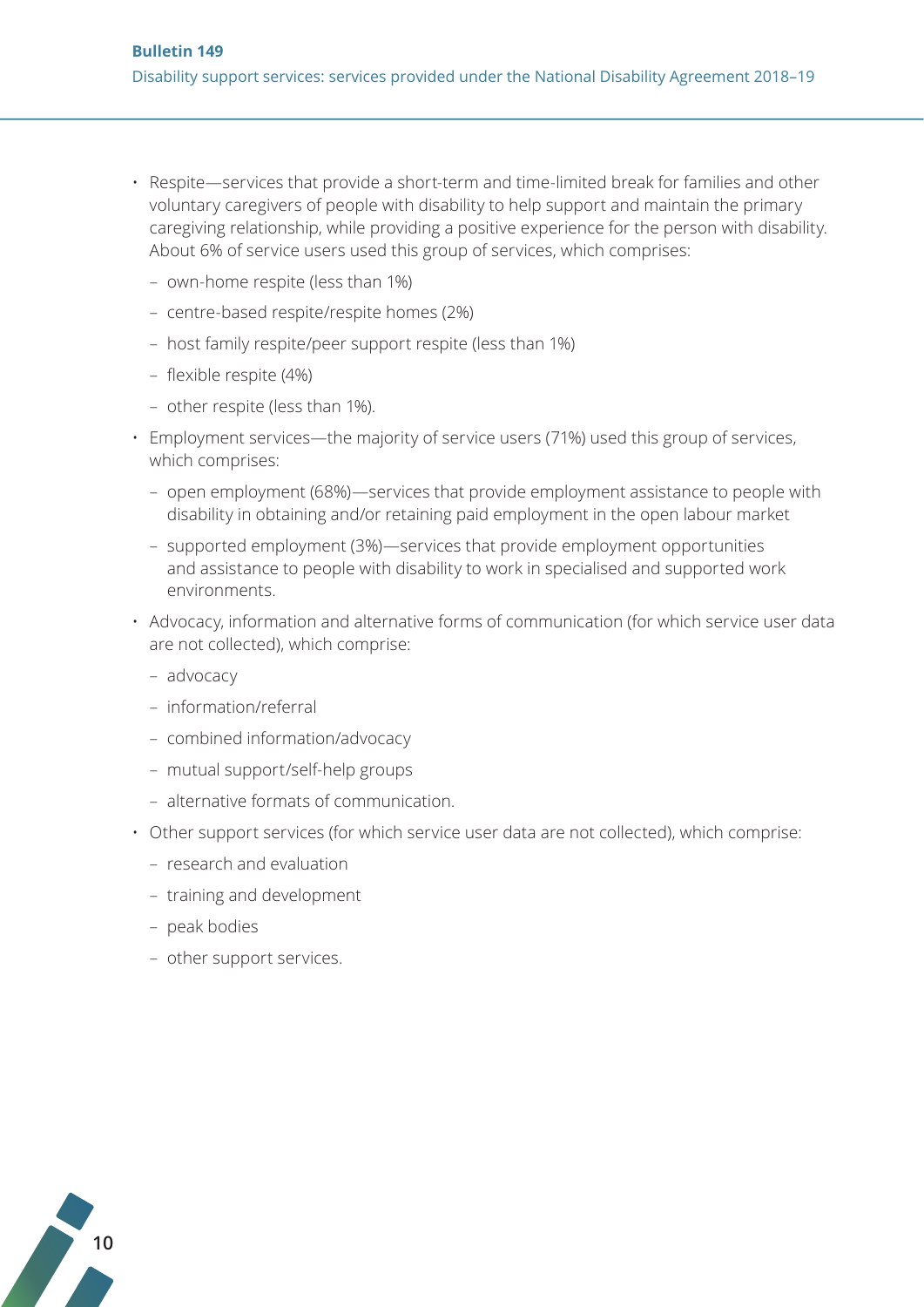|                                                                       |        |             |        |           |                   |       |        |                   | Total         |      |
|-----------------------------------------------------------------------|--------|-------------|--------|-----------|-------------------|-------|--------|-------------------|---------------|------|
| Service group                                                         | NSW(a) | $Vic^{(b)}$ | Qld(b) | <b>WA</b> | SA <sup>(c)</sup> | Tas   | ACT(d) | NT <sup>(e)</sup> | Number        | $\%$ |
| Accommodation<br>support                                              |        | 4,708       | 4,511  | 2,994     |                   | 502   |        | 62                | 12,777        | 5.6  |
| Community<br>support                                                  |        | 27,106      | 5,382  | 13,028    |                   | 2,590 |        | 46                | 48,131        | 20.9 |
| Community<br>access                                                   |        | 8,580       | 5,808  | 3,775     |                   | 375   |        | 29                | 18,563        | 8.1  |
| Respite                                                               |        | 7,917       | 2,727  | 2,219     |                   | 45    |        | 36                | 12,933        | 5.6  |
| Total state/<br>territory services                                    |        | 42,227      | 11,565 | 14,054    |                   | 3,103 |        | 162               | 71,066        | 30.9 |
| Open<br>employment                                                    | 46,978 | 38,302      | 38,934 | 11,061    | 16,579            | 3,990 | 1,900  | 574               | 156,789       | 68.2 |
| Supported<br>employment                                               | 566    | 1,733       | 1,468  | 1,961     | 1,631             | 254   | 11     | 69                | 7,692         | 3.3  |
| Total Australian<br>Government                                        |        |             |        |           |                   |       |        |                   |               |      |
| services                                                              | 47,530 | 39,946      | 40,338 | 12,919    | 18,165            | 4,234 | 1,911  | 639               | 164,147       | 71.4 |
| <b>Total</b>                                                          | 47.530 | 80,107      | 50,604 | 25,069    | 18,165            | 7,224 | 1,911  | 791               | 229,752 100.0 |      |
| Total (excluding<br>service users who<br>only used open<br>employment |        |             |        |           |                   |       |        |                   |               |      |
| services)                                                             | 566    | 43,467      | 12,538 | 14,986    | 1,631             | 3,296 | 11     | 226               | 76,669        |      |

#### **Table 2.2: Service users, by service group and state and territory, 2018–19 (number)**

(a) The New South Wales Government was not required to collect DS NMDS data in 2018–19 (as transition to the NDIS in that jurisdiction was completed in 2017–18).

(b) Data for Victoria and Queensland include specialist psychiatric disability services. Other jurisdictional data do not.

(c) The South Australian Government did not collect DS NMDS data in 2018–19 as most clients had transitioned to the NDIS.

(d) The Australian Capital Territory Government was not required to collect DS NMDS data in 2018–19 (as transition to the NDIS in that jurisdiction was completed by the end of 2016–17).

(e) Data for the Northern Territory include Basic Community Care services. Other jurisdictional data do not. *Notes*

1. Totals for Australia might not be the sum of service components because individuals might have used services in more than one state or territory during the 12-month period.

2. Total service users might not be the sum of service group components because individuals might have used more than one service group over the 12-month period.

Analysing trends in DS NMDS data over time is difficult, given the progressive transition of eligible service users and services to the NDIS since 2013–14 (see Chapter 1). The transition to the NDIS accelerated dramatically between 2016–17 and 2017–18 (a 28% decrease, excluding users of open employment services only). Between 2017–18 and 2018–19, there was a continuing large decrease in the number of users of NDA services (a 49% decrease, excluding users of open employment services only). This large decrease is reflected in the total decrease over the last 5 years (a 65% decrease between 2014–15 and 2018–19).

 $\overline{\phantom{a}}$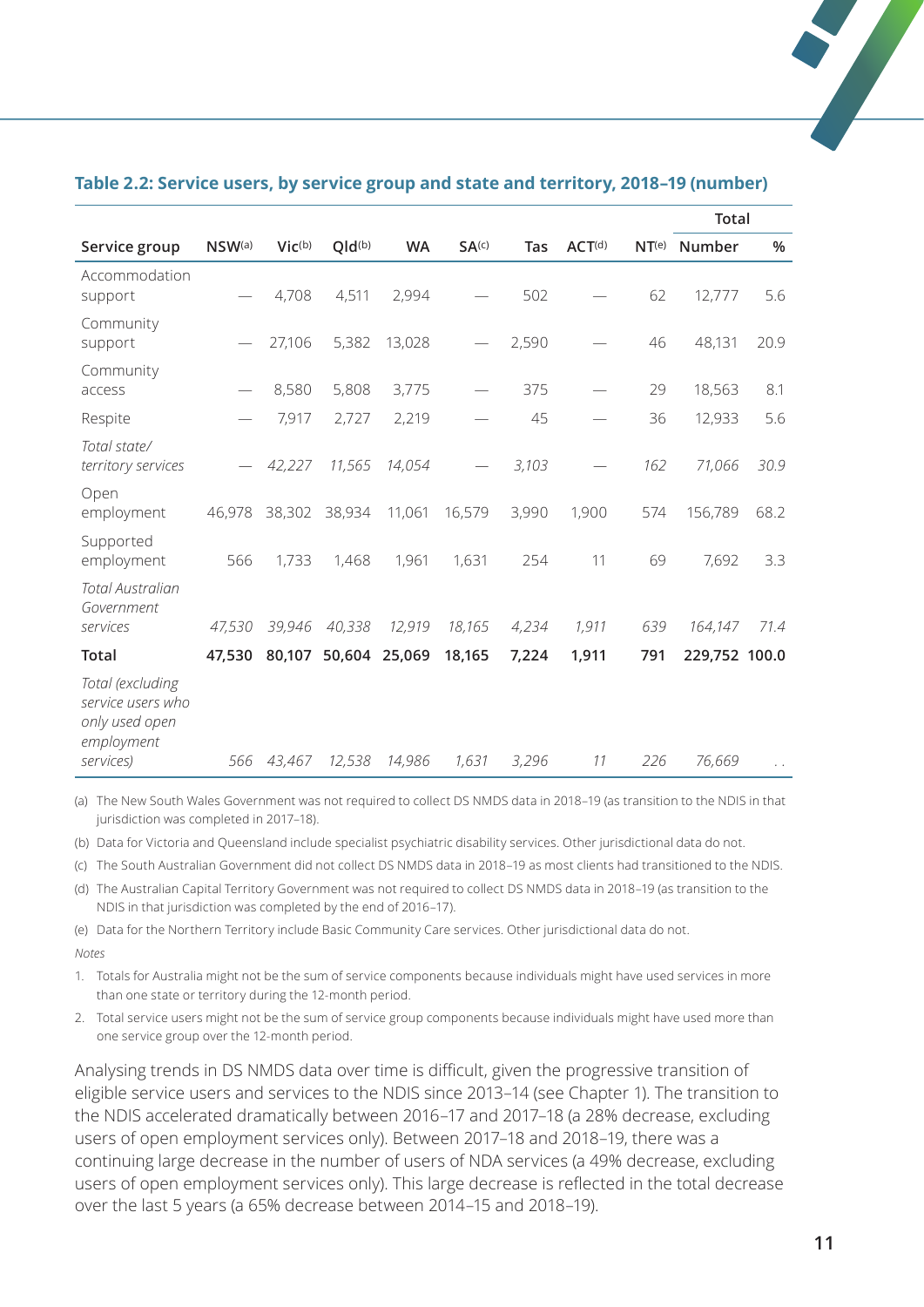For more information on the use of services, see supplementary tables S2.14, S2.15, S2.20, S2.25, S2.26, S2.34–S2.43, S2.46, S2.53, S2.54, S2.65–S2.67, S2.69, S2.70, S2.72, S2.73, S3.3 and S4.3.

|                                                                              |         |         |         |         |         | Change<br>2014-15<br>to<br>2018-19 | Change<br>2017-18<br>to<br>2018-19 |
|------------------------------------------------------------------------------|---------|---------|---------|---------|---------|------------------------------------|------------------------------------|
| Service group                                                                | 2014-15 | 2015-16 | 2016-17 | 2017-18 | 2018-19 | (%)                                | (% )                               |
| Accommodation support                                                        | 42,580  | 38,948  | 39,022  | 28,311  | 12,777  | $-70.0$                            | $-54.9$                            |
| Community support                                                            | 149,001 | 149,541 | 142,671 | 105,164 | 48,131  | $-67.7$                            | $-54.2$                            |
| Community access                                                             | 55,172  | 52,030  | 53,812  | 35,626  | 18,563  | $-66.4$                            | $-47.9$                            |
| Respite                                                                      | 38,136  | 38,230  | 38,907  | 26,454  | 12,933  | $-66.1$                            | $-51.1$                            |
| Total state/territory services                                               | 205,722 | 202,748 | 197,616 | 141,334 | 71,066  | $-65.5$                            | $-49.7$                            |
| Open employment                                                              | 125,795 | 126,470 | 130,925 | 136,093 | 156,789 | 24.6                               | 15.2                               |
| Supported employment                                                         | 20,585  | 19,852  | 19,280  | 14,810  | 7,692   | $-62.6$                            | $-48.1$                            |
| Total Australian Government<br>services                                      | 145,539 | 145,493 | 149,408 | 150,357 | 164,147 | 12.8                               | 9.2                                |
| Total                                                                        | 333,795 | 331,817 | 331,109 | 280,274 | 229,752 | $-31.2$                            | $-18.0$                            |
| Total (excluding service<br>users who only used open<br>employment services) | 217,122 | 213,890 | 208,555 | 150,308 | 76,669  | $-64.7$                            | $-49.0$                            |

#### **Table 2.3: Service users, by service group, 2014–15 to 2018–19 (number)**

*Notes*

1. Data from 2014–15 onwards are affected by the staged roll-out of the NDIS. See Box 1.1 for more information.

2. Total service users might not be the sum of service group components because individuals might have used more than one service group over the 12-month period.

#### **Expenditure**

Australian, state and territory governments spent \$4.2 billion on disability support services under the NDA in 2018–19, an average of about \$15,600 per service user (Table 2.4).

Expenditure and service-user data from 2014–15 onwards are affected by the introduction of the NDIS—see the *Report on government services 2020* (SCRGSP 2020) and supplementary Table S2.1 for more information on expenditure data, and chapters 1 and 5 for more information on service users.

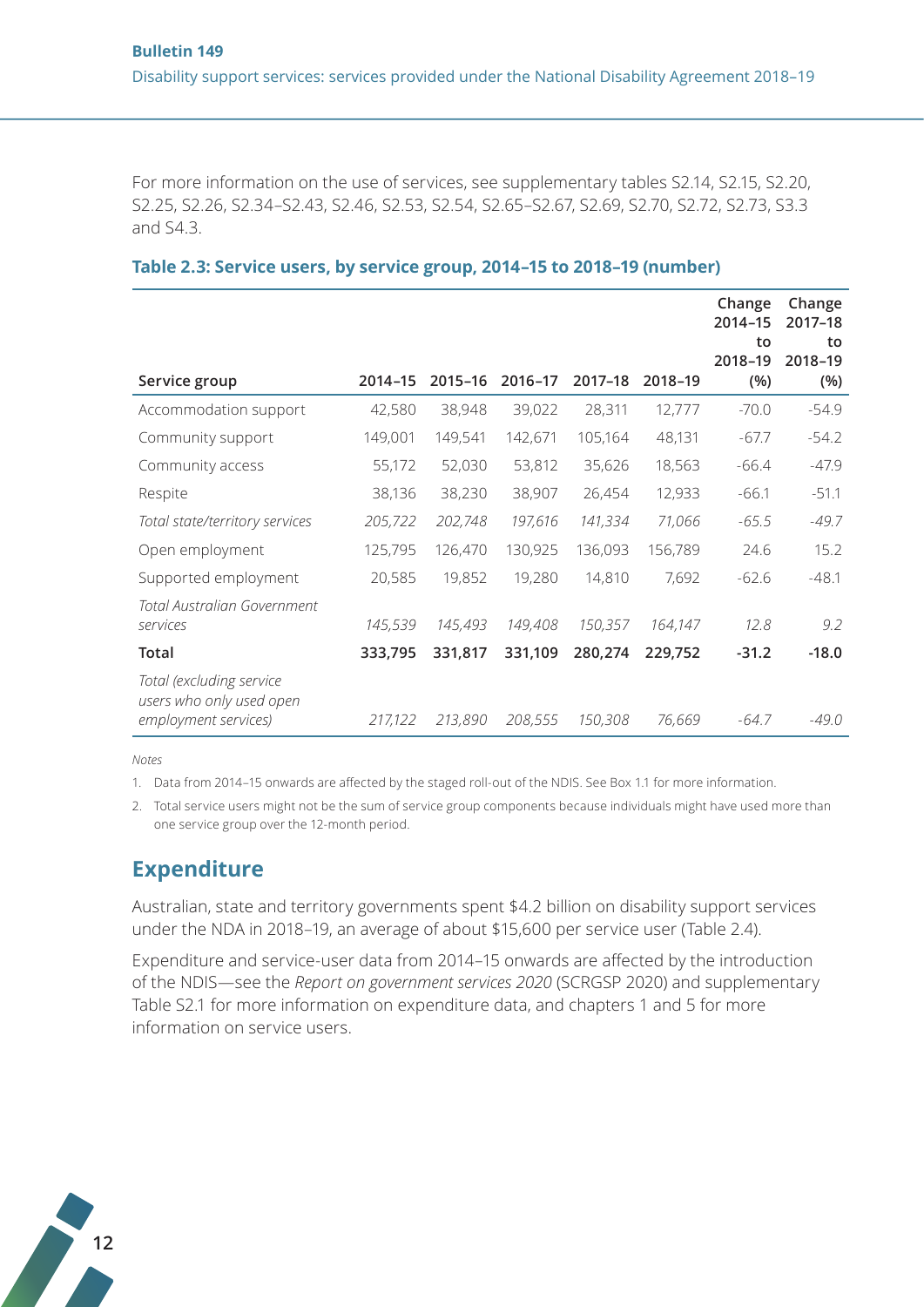| Service group                                     | 2014-15 | 2015-16 | 2016-17 | 2017-18 | 2018-19 | Change<br>2014-15 to<br>2018-19(%)                                | Change<br>2017-18 to<br>2018-19(%) |
|---------------------------------------------------|---------|---------|---------|---------|---------|-------------------------------------------------------------------|------------------------------------|
|                                                   |         |         |         |         |         | Expenditure (\$ million) (constant prices in 2018-19 dollars)     |                                    |
|                                                   |         |         |         |         |         |                                                                   |                                    |
| Accommodation<br>support                          | 4,078.4 | 4,214.3 | 3,940.7 | 3,001.9 | 1,790.6 | $-56.1$                                                           | $-40.4$                            |
| Community support                                 | 1,376.8 | 1,458.8 | 1,281.2 | 1,044.0 | 513.0   | $-62.7$                                                           | $-50.9$                            |
| Community access                                  | 857.0   | 929.8   | 853.0   | 610.1   | 267.9   | $-68.7$                                                           | $-56.1$                            |
| Respite                                           | 495.4   | 514.4   | 469.1   | 331.0   | 133.7   | $-73.0$                                                           | $-59.6$                            |
| Employment                                        | 754.0   | 741.9   | 724.3   | 727.1   | 789.4   | 4.7                                                               | 8.6                                |
| Advocacy,<br>information,<br>alternative forms of |         |         |         |         |         |                                                                   |                                    |
| communication                                     | 65.4    | 67.7    | 82.9    | 148.7   | 100.3   | 53.5                                                              | $-32.5$                            |
| Other support                                     | 323.8   | 340.3   | 318.3   | 312.1   | 200.8   | $-38.0$                                                           | $-35.7$                            |
| Subtotal                                          | 7,947.3 | 8,267.3 | 7,671.1 | 6,176.4 | 3,797.2 | $-52.2$                                                           | $-38.5$                            |
| Administration                                    | 527.3   | 561.5   | 479.2   | 518.0   | 361.9   | $-31.4$                                                           | $-30.1$                            |
| Capital grants to<br>non-government<br>providers  | 5.4     | 2.6     | 4.7     | 1.3     | 4.1     | $-25.0$                                                           | 208.7                              |
|                                                   |         |         |         |         |         |                                                                   |                                    |
| <b>Total</b>                                      | 8,482.2 | 8,831.4 | 8,155.0 | 6,695.7 | 4,163.1 | $-50.9$                                                           | $-37.8$                            |
|                                                   |         |         |         |         |         | Expenditure per service user (constant prices in 2018-19 dollars) |                                    |
| Accommodation<br>support                          | 110,119 | 113,868 | 105,546 | 111,503 | 154,813 | 40.6                                                              | 38.8                               |
| Community support                                 | 9,705   | 10,246  | 9,484   | 10,623  | 11,741  | 21.0                                                              | 10.5                               |
| Community access                                  | 16,735  | 17,984  | 15,951  | 17,173  | 14,487  | $-13.4$                                                           | $-15.6$                            |
| Respite                                           | 13,647  | 14,219  | 12,767  | 13,484  | 11,741  | $-14.0$                                                           | $-12.9$                            |
| Employment                                        | 5,181   | 5,099   | 4,848   | 4,836   | 4,809   | $-7.2$                                                            | $-0.6$                             |
| <b>Total</b>                                      | 23,466  | 24,364  | 22,606  | 21,029  | 15,621  | $-33.4$                                                           | $-25.7$                            |

#### **Table 2.4: Expenditure on disability support services, constant prices, by service group, 2014–15 to 2018–19**

*Notes*

1. Excludes expenditure on, and service users of, specialist psychiatric disability services.

2. Expenditure data are sourced from Report on government services 2020 (SCRGSP 2020). In that publication, constant prices are previous years' expenditure in current year's dollars after basing expenditure on the Australian Bureau of Statistics' General Government Final Consumption Expenditure chain price deflator. Figures may not add to totals because of rounding.

3. Expenditure and service-user data from 2013–14 onwards are affected by the introduction of the NDIS. See SCRGSP 2020 for more information on expenditure data, and Box 1.1 for more information on service users.

4. Expenditure per service user is calculated by dividing total direct service delivery expenditure by the number of service users. Total direct service delivery expenditure includes expenditure on Advocacy, information and print disability and Other support services, although the number of service users does not include these service groups as service users are not collected for these service groups.

*Sources:* SCRGSP 2020: tables 15A.3 and 15A.7; DS NMDS 2018–19.

 $\frac{1}{\sqrt{2}}$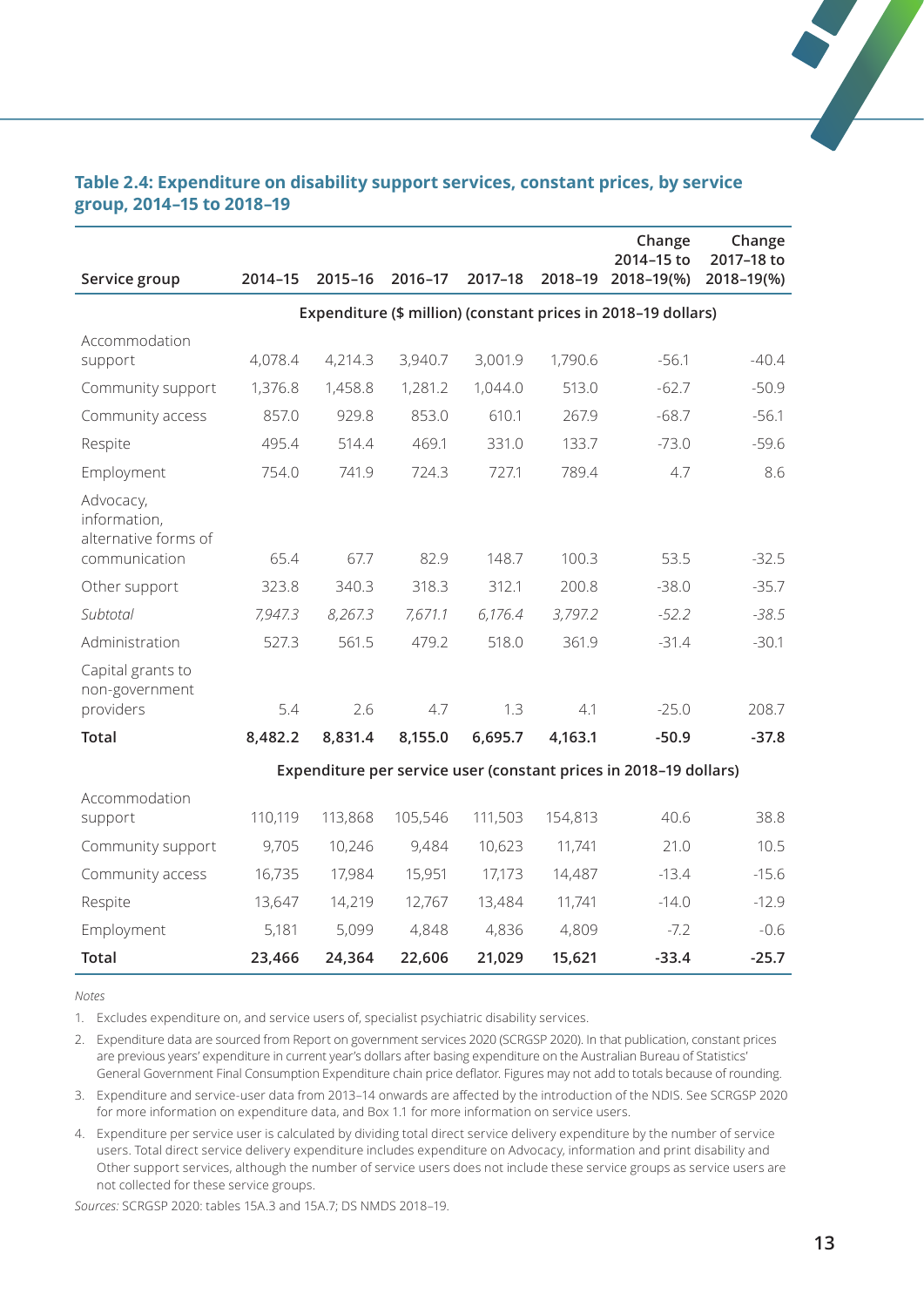# <span id="page-13-0"></span>**3 Characteristics of service users**

#### **Age and sex**

Most (95%) service users were aged under 65, with an average age of 39 (tables 3.1 and 3.2). More than half (57%) were male. Among service users, males were generally younger than females, with an average age of 37 compared with 42.

The average age of service users has increased in recent years, largely as a result of the introduction of the NDIS. Children, for example, are more likely to go directly to the NDIS rather than to start using NDA services, and NDA service users who transition to the NDIS are generally younger than other service users (see Chapter 5).

|             | 2014-15                |       | 2015-16                |       | 2016-17                |       | 2017-18                |       | 2018-19                |       |
|-------------|------------------------|-------|------------------------|-------|------------------------|-------|------------------------|-------|------------------------|-------|
| Sex         | Mean<br>age<br>(years) | %     | Mean<br>age<br>(years) | %     | Mean<br>age<br>(years) | %     | Mean<br>age<br>(years) | %     | Mean<br>age<br>(years) | %     |
| Male        | 32.1                   | 58.9  | 32.4                   | 58.7  | 32.7                   | 58.8  | 34.9                   | 58.0  | 37.2                   | 56.7  |
| Female      | 37.9                   | 41.1  | 38.3                   | 41.3  | 38.2                   | 41.2  | 40.0                   | 42.0  | 41.7                   | 43.3  |
| Total $(a)$ | 34.5                   | 100.0 | 34.9                   | 100.0 | 34.9                   | 100.0 | 36.9                   | 100.0 | 38.9                   | 100.0 |

#### **Table 3.1: Service users, by mean age and sex, 2014–15 to 2018–19**

(a) Includes service users for whom sex was 'not stated'.

*Notes*

1. Data from 2014–15 onwards are affected by the staged roll-out of the NDIS. See Box 1.1 for more information.

2. Percentages are of the total, excluding service users for whom sex was 'not stated'.

#### **Table 3.2: Service users, by sex and age group, 2018–19**

|            | $0-49$ years |        | 50-64 years   |        | 65 years and over |        | Total   |                 |
|------------|--------------|--------|---------------|--------|-------------------|--------|---------|-----------------|
| Sex        | Number       | %      | <b>Number</b> | %      | Number            | %      | Number  | %               |
| Male       | 91,498       | 60.3   | 32,214        | 49.2   | 5.574             | 51.7   | 129,286 | 56.7            |
| Female     | 60,285       | 39.7   | 33.260        | 50.8   | 5,207             | 48.3   | 98,752  | 43.3            |
| Not stated | 1,683        | $\sim$ | 28            | $\sim$ | 3                 | $\sim$ | 1.714   | $\cdot$ $\cdot$ |
| Total      | 153,466      | 100.0  | 65.502        | 100.0  | 10.784            | 100.0  | 229.752 | 100.0           |

*Note:* Percentages are of the total, excluding service users for whom sex was 'not stated'.

# **Aboriginal and Torres Strait Islander people**

Most (95%) of service users were non-Indigenous, and 5% were Aboriginal and Torres Strait Islander people (Table 3.3).

The majority (78%) of Indigenous service users were aged under 50, 21% were aged 50–64, and 1% were aged 65 and over (Figure 3.1; supplementary Table S2.21). Indigenous services users were generally younger than non-Indigenous service users, with an average age of 35, compared with 40 for non-Indigenous users (supplementary Table S2.20).

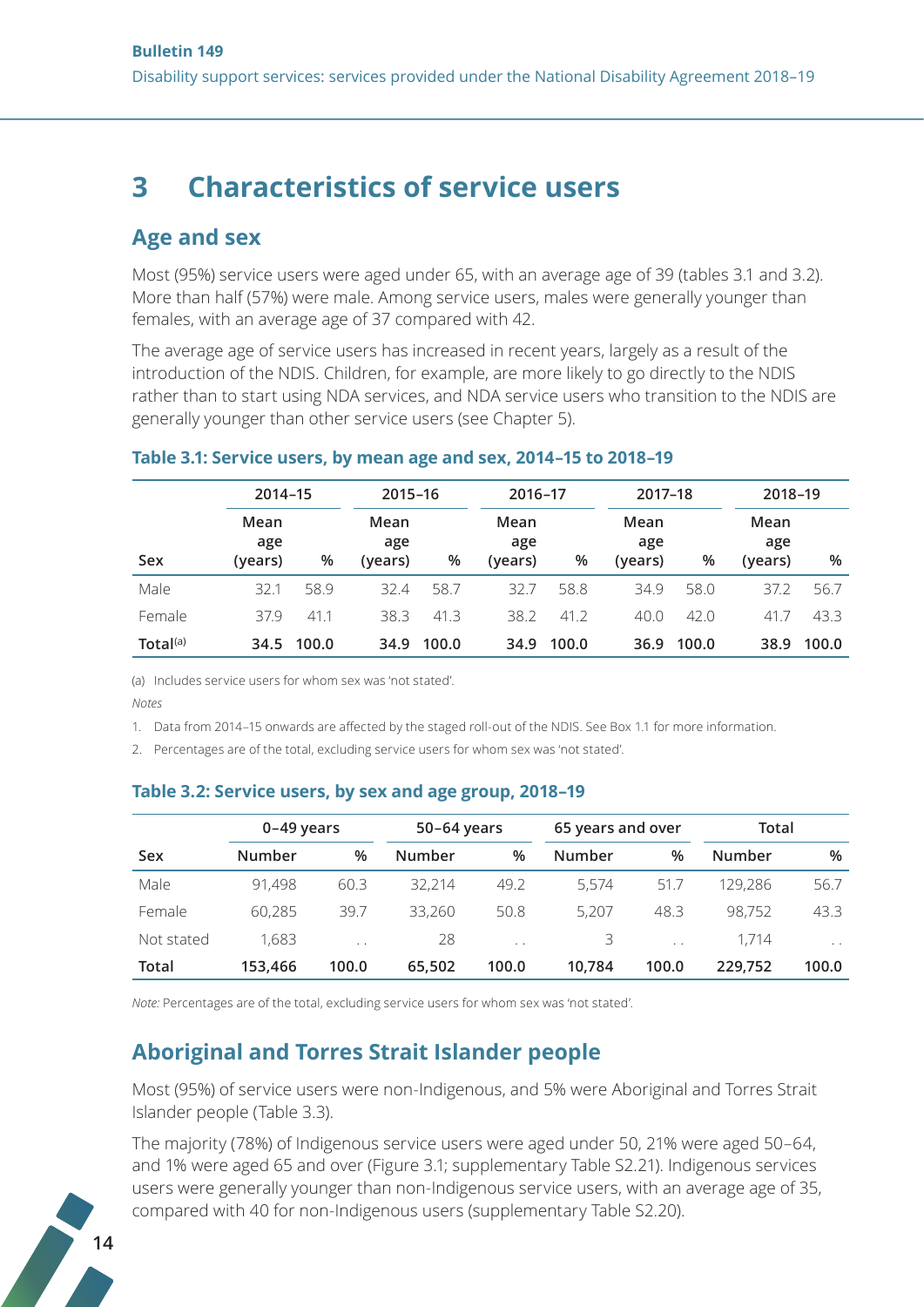About 46% of Indigenous service users lived in *Major cities*, compared with 69% of non-Indigenous service users (supplementary Table S2.20). A further 28% lived in an *Inner regional* area (compared with 21% for non-Indigenous service users), 22% lived in an *Outer regional* area (compared with 9%) and 5% lived in a *Remote* or *Very remote* area (compared with 1%).

|             |        | Indigenous |               | Non-Indigenous | Not stated/<br>not collected <sup>(a)</sup> |                      | Total   |       |
|-------------|--------|------------|---------------|----------------|---------------------------------------------|----------------------|---------|-------|
| Year        | Number | %          | <b>Number</b> | $\%$           | Number                                      | $\%$                 | Number  | %     |
| $2014 - 15$ | 19,031 | 5.9        | 302,736       | 94.1           | 12,028                                      | $\cdot$ $\cdot$      | 333,795 | 100.0 |
| $2015 - 16$ | 19,290 | 6.0        | 300,097       | 94.0           | 12,430                                      | $\cdot$ $\cdot$      | 331,817 | 100.0 |
| 2016-17     | 19,311 | 6.1        | 298,493       | 93.9           | 13,305                                      | $\cdot$ $\cdot$      | 331,109 | 100.0 |
| $2017 - 18$ | 15,771 | 5.9        | 252,609       | 94.1           | 11,894                                      | $\ddot{\phantom{0}}$ | 280,274 | 100.0 |
| 2018-19     | 12,079 | 5.5        | 207,785       | 94.5           | 9,888                                       | $\cdot$ .            | 229,752 | 100.0 |

#### **Table 3.3: Service users, by Indigenous status, 2014–15 to 2018–19**

(a) Includes service users who only used recreation/holiday programs (service type 3.02) and who did not provide a response. This service type was not required to complete this data item.

*Notes*

1. Data from 2014–15 onwards are affected by the staged roll-out of the NDIS. See Box 1.1 for more information.

2. Percentages are of the total, excluding service users for whom Indigenous status was 'not stated/not collected'.

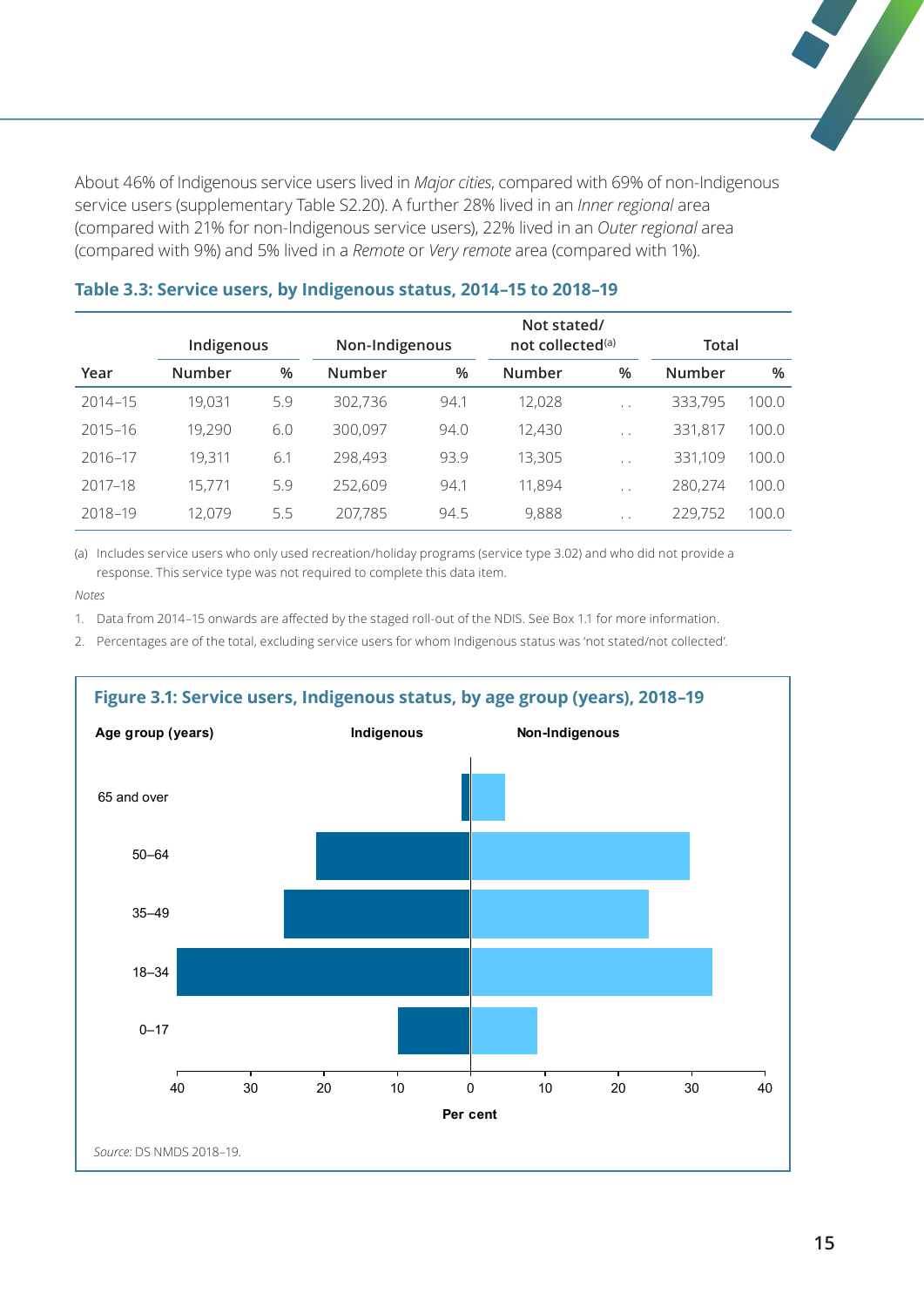## **Country of birth**

The majority (82%) of service users were born in Australia, and 18% were born overseas— 6% of service users in countries where English is generally spoken (EPG 1) and 13% in countries where a language other than English is predominantly spoken (EPG 2–4) (Table 3.4).

| Table 3.4: Service users, by country of birth (English Proficiency Group countries)(a), |  |  |
|-----------------------------------------------------------------------------------------|--|--|
| 2014-15 to 2018-19                                                                      |  |  |

|             | Australia(b) |      | Born overseas,<br>Born overseas,<br>EPG $2-4$<br>EPG <sub>1</sub> |     |             | Not stated/<br>not collected $(c)$ |        | Total        |               |       |
|-------------|--------------|------|-------------------------------------------------------------------|-----|-------------|------------------------------------|--------|--------------|---------------|-------|
| Year        | Number       | $\%$ | Number                                                            | %   | Number      | $\%$                               | Number | %            | <b>Number</b> | %     |
| $2014 - 15$ | 275,774      | 85.9 | 14,006                                                            | 4.4 | 31,224      | 9.7                                | 12.791 | $\mathbf{r}$ | 333,795       | 100.0 |
| $2015 - 16$ | 273,781      | 85.9 | 13,920                                                            | 4.4 | 30,946      | 9.7                                | 13,170 | $\mathbf{r}$ | 331,817       | 100.0 |
| 2016-17     | 273.237      | 85.9 | 13,705                                                            | 4.3 | 31.124      | 9.8                                | 13,043 |              | 331,109       | 100.0 |
| 2017-18     | 228,108      | 84.5 | 12.778                                                            | 4.7 | 29,109      | 10.8                               | 10,279 | $\sim$       | 280,274       | 100.0 |
| 2018-19     | 181,862      | 81.7 | 12.191                                                            | 5.5 | 28,428 12.8 |                                    | 7.271  |              | 229,752       | 100.0 |

(a) English Proficiency Group (EPG) is a way of categorising countries based on how well English is generally spoken. Being from a predominantly non-English-speaking country does not necessarily indicate that a service user lacks proficiency in English.

- (b) Includes external territories, excludes Norfolk Island.
- (c) Includes service users who only used recreation/holiday programs (service type 3.02) and who did not provide a response. This service type was not required to complete this data item.

*Notes*

- 1. Data from 2014–15 are affected by the staged roll-out of the NDIS. See Box 1.1 for more information.
- 2. Percentages are of the total, excluding service users for whom country of birth was 'not stated/not collected'.

# **Disability group**

'Disability' group is a function-based categorisation intended to describe similar experiences of disability, not only in terms of underlying health conditions, but also in terms of the impairments, activity limitations, participation restrictions, and support needs a person with disability may have (see AIHW 2016). It is not a diagnostic grouping, nor is there a one-to-one correspondence between a health condition and a disability group.

The individual disability groups collected in the DS NMDS can be further categorised into 4 broad groups—intellectual or learning, physical or diverse, sensory or speech, and psychiatric (see Table 3.6 for the composition of these broad groups).

In the DS NMDS, the primary disability group of the service user is the one that most clearly reflects their experience of disability, and which causes them the most difficulty in everyday life (not just within the context of the support offered). Any other disability that causes service users difficulty is referred to as their 'other significant disability group'. On average, each service user reported about 2 disability groups (supplementary Table S2.33).

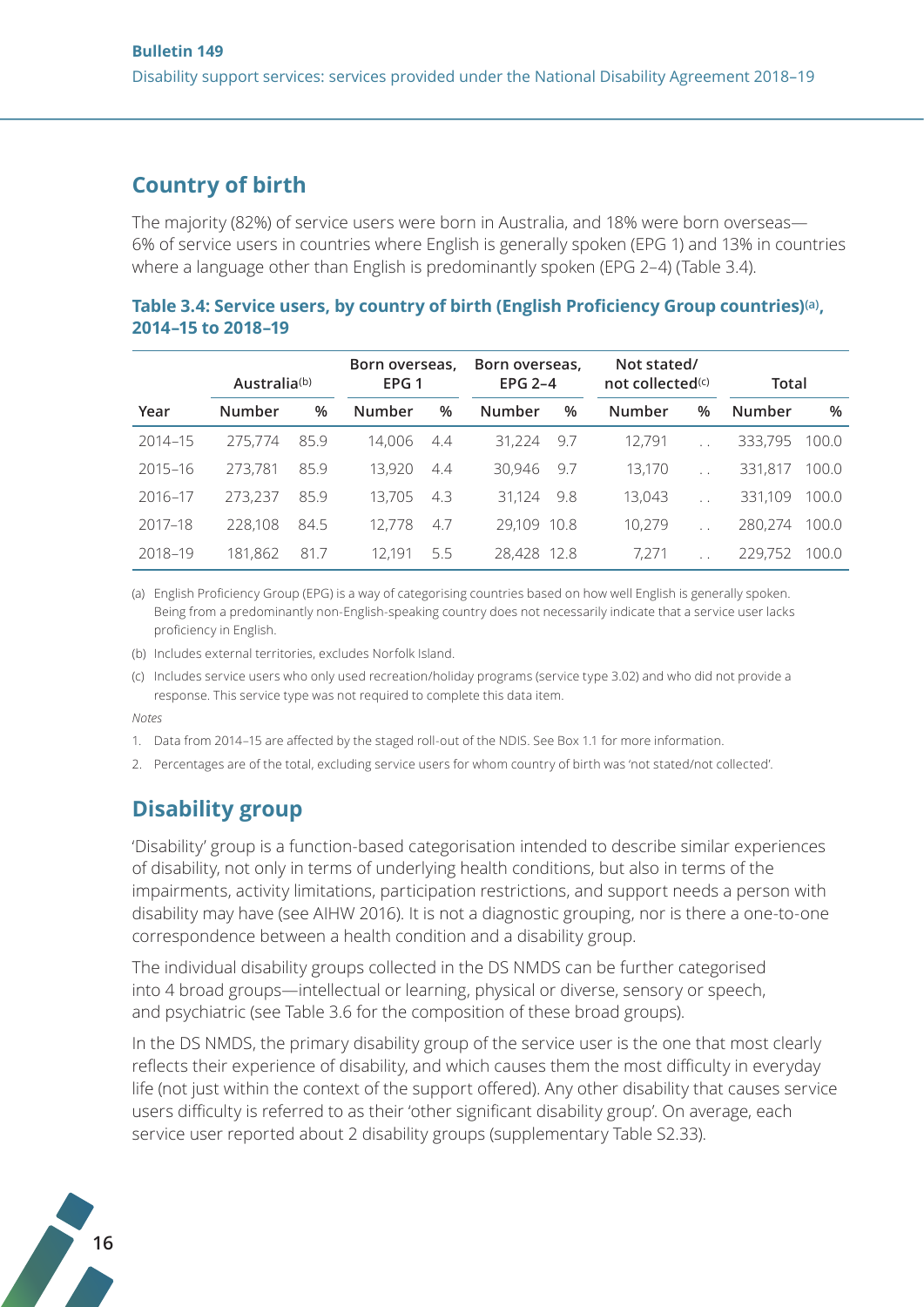Around 29% of service users had an intellectual or learning disability as their primary disability (or 32% when 'other significant disability' is included) (tables 3.5 and 3.6).

The proportion of service users with an intellectual disability as their primary disability has fallen over time, largely as a result of the movement of these service users to the NDIS (Table 3.5 and Figure 3.2; see also Chapter 5). In contrast, the proportion of service users with psychiatric disability as their primary disability has increased, as has the proportion of those with physical disability.

|             | Intellectual/<br>learning |      | Physical/<br>diverse |      | Sensory/<br>speech |     | Psychiatric |      | Not stated/<br>not<br>collected <sup>(a)</sup> |      | Total         |   |
|-------------|---------------------------|------|----------------------|------|--------------------|-----|-------------|------|------------------------------------------------|------|---------------|---|
| Year        | Number                    | $\%$ | Number               | %    | Number             | %   | Number      | $\%$ | Number                                         | $\%$ | Number        | % |
| $2014 - 15$ | 134.391                   | 42.3 | 90,257               | 28.4 | 29,465             | 9.3 | 63,510      | 20.0 | 16.172                                         |      | 333,795 100.0 |   |
| $2015 - 16$ | 130,512                   | 41.7 | 91.577               | 29.3 | 29,358             | 9.4 | 61,566      | 19.7 | 18,804                                         |      | 331,817 100.0 |   |
| 2016-17     | 129.651                   | 41.6 | 90,955               | 29.2 | 26,769             | 8.6 | 64,599      | 20.7 | 19,135                                         |      | 331,109 100.0 |   |
| 2017-18     | 97,150 36.6               |      | 82,132               | 31.0 | 20,445             | 7.7 | 65,412      | 24.7 | 15,135                                         |      | 280,274 100.0 |   |
| 2018-19     | 64.400                    | 28.9 | 72,004               | 32.3 | 16,008             | 7.2 | 70.791      | 317  | 6.549                                          |      | 229,752 100.0 |   |

#### **Table 3.5: Service users, by broad primary disability group, 2014–15 to 2018–19**

(a) Includes service users who only used recreation/holiday programs (service type 3.02) and who did not provide a response. This service type was not required to complete this data item.

*Notes*

1. Data from 2014–15 onwards are affected by the staged roll-out of the NDIS. See Box 1.1 for more information.

2. Percentages are of the total, excluding service users for whom primary disability was 'not stated/not collected'.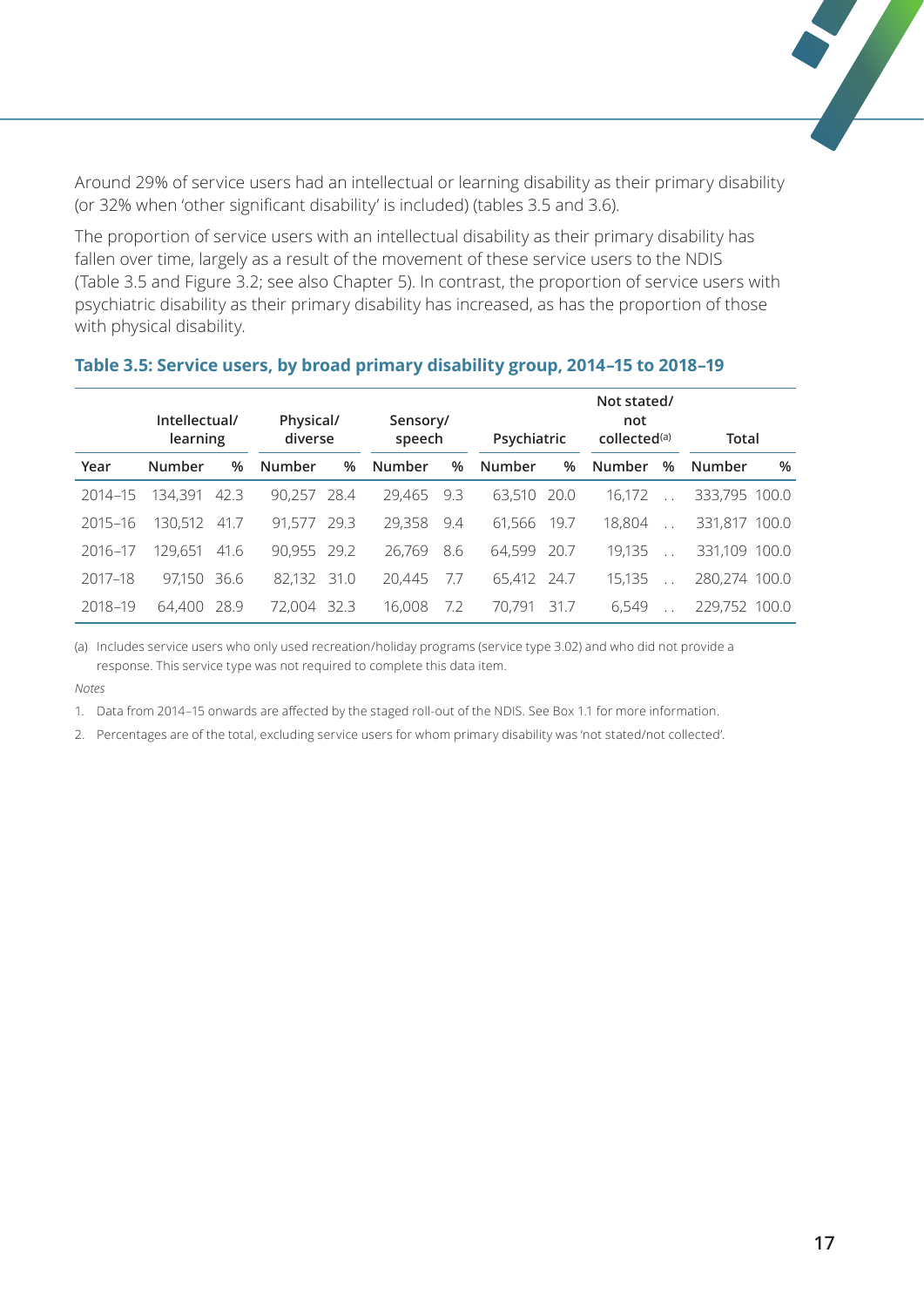|                                                 | Primary disability<br>group |       | Other significant<br>disability group |       | <b>Total disability</b><br>group |       |
|-------------------------------------------------|-----------------------------|-------|---------------------------------------|-------|----------------------------------|-------|
| Disability group                                | Number                      | %     | Number                                | %     | Number                           | %     |
| Intellectual/learning                           | 64,400                      | 28.9  | 18,377                                | 8.0   | 72,712                           | 31.6  |
| Intellectual                                    | 34,153                      | 15.3  | 6,601                                 | 2.9   | 40,754                           | 17.7  |
| Specific learning/attention deficit<br>disorder | 7,285                       | 3.3   | 7,651                                 | 3.3   | 14,936                           | 6.5   |
| Autism                                          | 20,499                      | 9.2   | 4,847                                 | 2.1   | 25,346                           | 11.0  |
| Developmental delay                             | 2,463                       | 1.1   | 227                                   | 0.1   | 2,690                            | 1.2   |
| Physical/diverse                                | 72,004                      | 32.3  | 52,534                                | 22.9  | 113,332                          | 49.3  |
| Physical                                        | 54,771                      | 24.5  | 41,813                                | 18.2  | 96,584                           | 42.0  |
| Acquired brain injury                           | 5,969                       | 2.7   | 2,321                                 | 1.0   | 8,290                            | 3.6   |
| Neurological                                    | 11,264                      | 5.0   | 13,385                                | 5.8   | 24,649                           | 10.7  |
| Sensory/speech                                  | 16,008                      | 7.2   | 14,184                                | 6.2   | 29,858                           | 13.0  |
| Deaf-blind                                      | 313                         | 0.1   | 162                                   | 0.1   | 475                              | 0.2   |
| Vision                                          | 4,616                       | 2.1   | 5,865                                 | 2.6   | 10,481                           | 4.6   |
| Hearing                                         | 10,099                      | 4.5   | 5,029                                 | 2.2   | 15,128                           | 6.6   |
| Speech                                          | 980                         | 0.4   | 5,003                                 | 2.2   | 5,983                            | 2.6   |
| Psychiatric                                     | 70,791                      | 31.7  | 35,610                                | 15.5  | 106,401                          | 46.3  |
| Total(a)                                        | 223,203                     | 100.0 | 229,752                               | 100.0 | 229,752                          | 100.0 |

#### **Table 3.6: Service users, by primary or other significant disability group, 2018–19**

(a) Primary disability group was 'not stated/not collected' for 6,549 service users (which includes service users who only used recreation/holiday programs (service type 3.02) and who did not provide a response). The total for 'primary disability group' excludes these records, while the total for 'total disability group' includes these records.

*Note:* 'Other significant disability group' and 'total disability group' totals and broad groups are not the sum of components because individuals may report no other significant disability or report multiple types of disability.

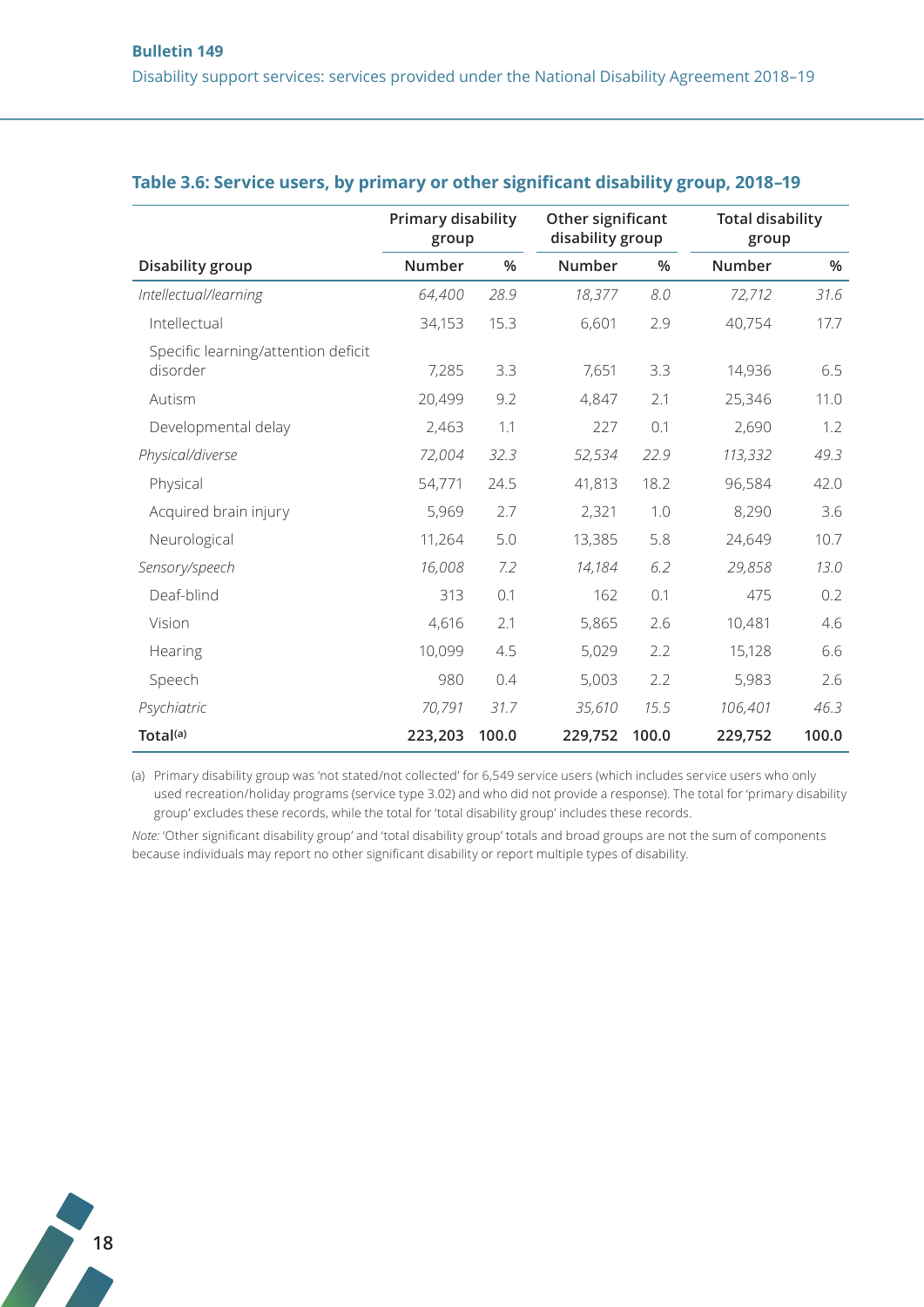

# **Functional need**

People with disability might need assistance to perform activities in different areas of their lives. The DS NMDS collects information on the functional needs of service users against 9 selected life areas. A person's level of need is evaluated in comparison with a person of the same age without disability.

These 9 life area activities can be grouped into 3 broader life areas—activities of daily living (ADL); activities of independent living (AIL); and activities of work, education and community living (AWEC). The majority of service users needed at least some assistance in 1 or more broad life area, with:

- 52% 'always or sometimes' needing assistance with activities of daily living
- 67% 'always or sometimes' needing assistance with acitivities of independent living
- 77% 'always or sometimes' needing assistance with activities of work, education and community living (Figure 3.3; see also supplementary tables S2.44 and S2.45 for composition of these life areas).

These data are affected by users of open employment services (see Chapter 2), who generally have a lower level of functional need. When service users who used only open employment services are excluded from the data: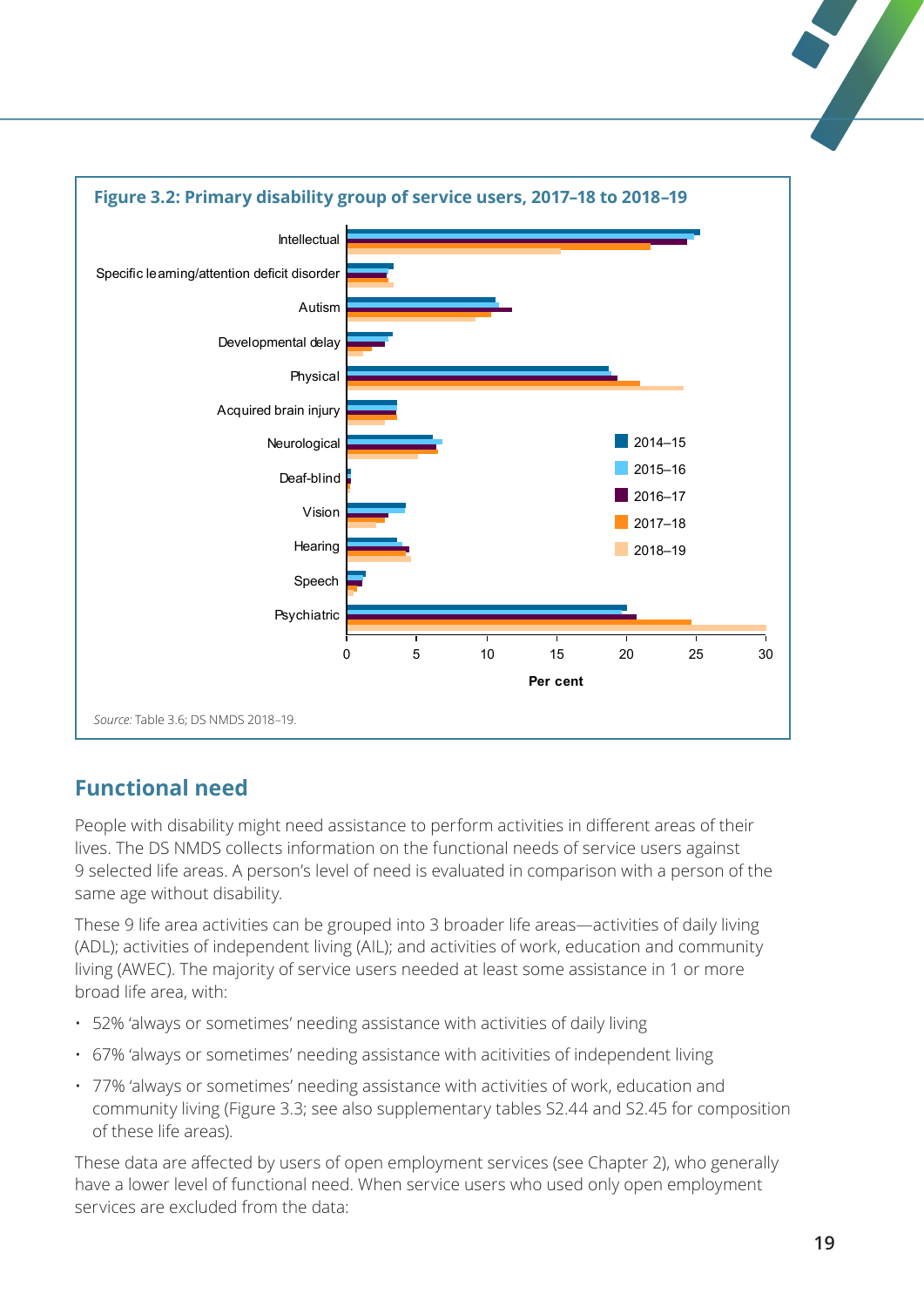- 81% of service users 'always or sometimes' needed assistance with activities of daily living
- 95% 'always or sometimes' needed assistance with activities of independent living
- 94% 'always or sometimes' needed assistance with activities of work, education, and community living (supplementary Table S3.5).



#### **Living arrangement**

In 2018–19, 32% of service users lived with family, 38% lived alone and 30% lived with others (such as sharing with a friend or a non-related carer) (Table 3.7).

|             | Lives<br>alone |      |               | Lives<br>Lives<br>with family<br>with others |        |      | Not stated/<br>not collected <sup>(a)</sup> |                      | Total   |       |
|-------------|----------------|------|---------------|----------------------------------------------|--------|------|---------------------------------------------|----------------------|---------|-------|
| Year        | <b>Number</b>  | %    | <b>Number</b> | %                                            | Number | %    | Number                                      | $\%$                 | Number  | $\%$  |
| $2014 - 15$ | 70,905 23.7    |      | 155,669       | 52.1                                         | 72,283 | 24.2 | 34,938                                      | $\mathbf{r}$         | 333,795 | 100.0 |
| $2015 - 16$ | 65,791         | 23.1 | 150,295       | 52.8                                         | 68,394 | 24.0 | 47,337                                      | $\ddot{\phantom{0}}$ | 331,817 | 100.0 |
| 2016-17     | 73,379         | 25.0 | 148,030       | 50.4                                         | 72.371 | 24.6 | 37,329                                      | $\ddot{\phantom{a}}$ | 331,109 | 100.0 |
| 2017-18     | 74,126         | 29.8 | 108,766       | 43.7                                         | 66,033 | 26.5 | 31,349                                      | $\mathbf{r}$         | 280,274 | 100.0 |
| 2018-19     | 77,351         | 38.1 | 65,368        | 32.2                                         | 60,450 | 29.8 | 26,583                                      |                      | 229,752 | 100.0 |

#### **Table 3.7: Service users, by living arrangement, 2014–15 to 2018–19**

(a) Includes service users who only used recreation/holiday programs (service type 3.02) and who did not provide a response. This service type was not required to complete this data item.

*Notes*

1. Data from 2014–15 are affected by the staged roll-out of the NDIS. See Box 1.1 for more information.

2. Percentages are of the total, excluding service users for whom living arrangement was 'not stated/not collected'.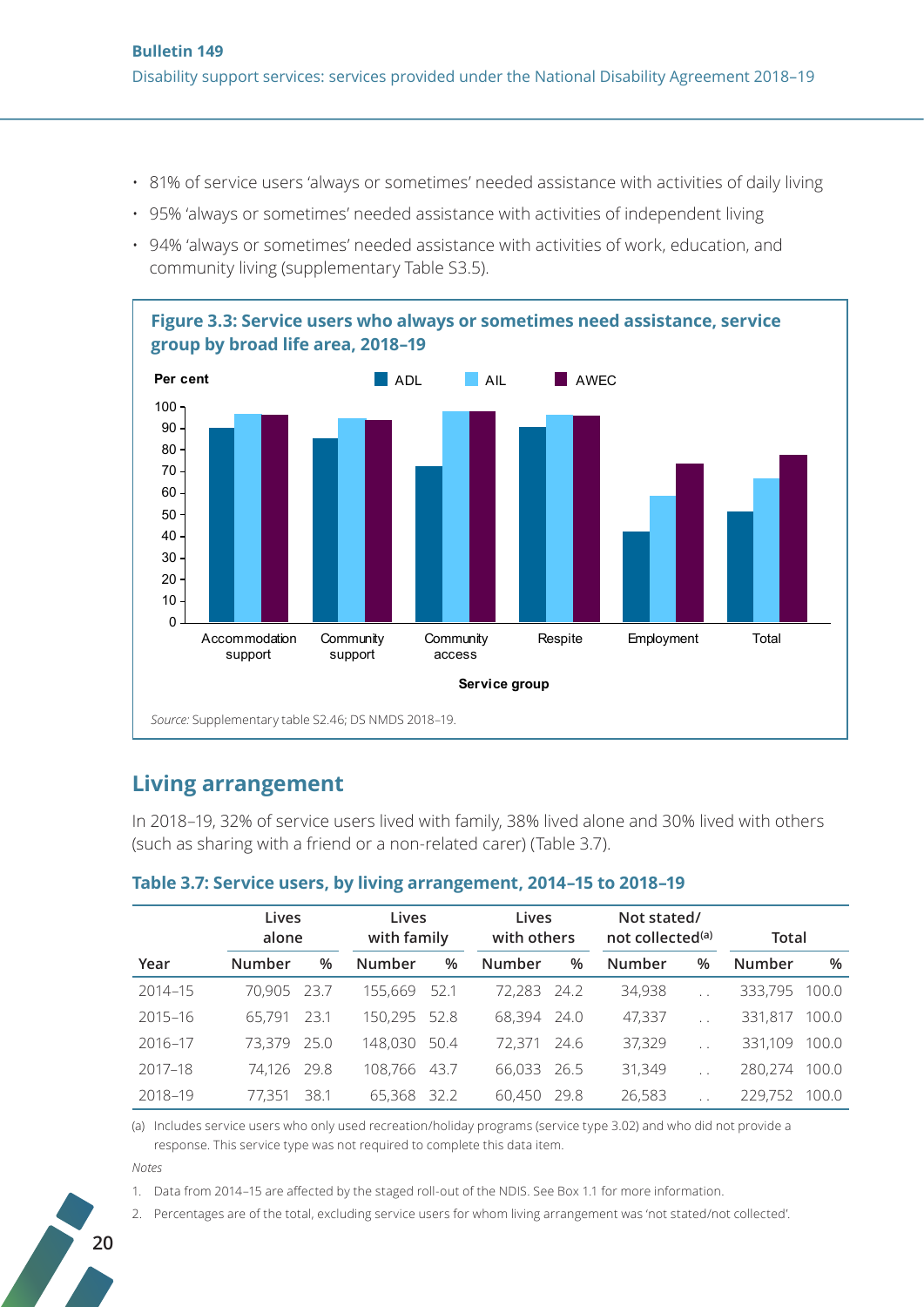The majority (83%) of service users lived in a private residence. Other types of residential settings included boarding houses or private hotels (9%), domestic-scale supported-living facilities (such as group homes) (3%) and supported accommodation facilities (1%) (supplementary Table S2.16).

Most of the service users who lived in a domestic-scale supported-living facility or in a supported accommodation facility had an intellectual primary disability (62% and 57%, respectively) (supplementary Table S2.31). This compares with 13% of those living in a private residence.

For more data on service users by living arrangement and/or residential setting, see supplementary tables S2.16, S2.17, S2.20, S2.23, S2.31, S2.47, S3.1, S3.2, S4.1 and S4.2.

# **Employment and income**

In the DS NMDS, service users are considered to be in the labour force if they are aged 15 and over, and are either employed or looking for work. Only 12% of service users aged 15 and over were not in the labour force (supplementary Table S2.16). This percentage was influenced by the large number of open employment service users included in the DS NMDS, who, by definition, are likely to be in the labour force (tables 2.2 and 5.2; supplementary Table S3.1). For those in the labour force, around three-quarters (77%) were unemployed and 23% were employed (supplementary Table S2.16).

Around 10% of Indigenous service users aged 15 and over were not in the labour force, which was similar to their non-Indigenous counterparts (12%) (supplementary Table S2.20). But Indigenous service users in the labour force were less likely to be employed than their non-Indigenous counterparts (13% compared with 23%).

When open employment service users are excluded, 52% of service users aged 15 and over were not in the labour force. For those service users in the labour force, when open employment services are excluded, 59% were employed, and 41% were unemployed (supplementary Table S3.01).

In the DS NMDS, service users aged 16 and over are asked about their main source of income. The most common source of income for service users aged 16 and over was 'Other pension or benefit' (52%) followed by the Disability Support Pension (35%) (supplementary Table S2.16).

Just under half (43%) of *employed* service users aged 16–64 reported having the Disability Support Pension as their main source of income, compared with 25% of those who were unemployed (supplementary Table S2.29). In contrast, *unemployed* service users were more likely to report another pension or benefit as their main source of income (70%) compared with those who were employed (14%). Among service users not in the labour force, more than three-quarters (79%) reported the Disability Support Pension as their main source of income.

The most common source of income for service users aged 16 and over (excluding open employment service users) was the Disability Support Pension (77%), followed by 'Other pension or benefit' (11%) (supplementary Table S3.01).

For more data on service users by labour force status and main source of income, see supplementary tables S2.16, S2.17, S2.20, S2.27, S2.29, S2.30, S2.68, S2.72, S2.73, S3.1, S3.2, S4.1 and S4.2.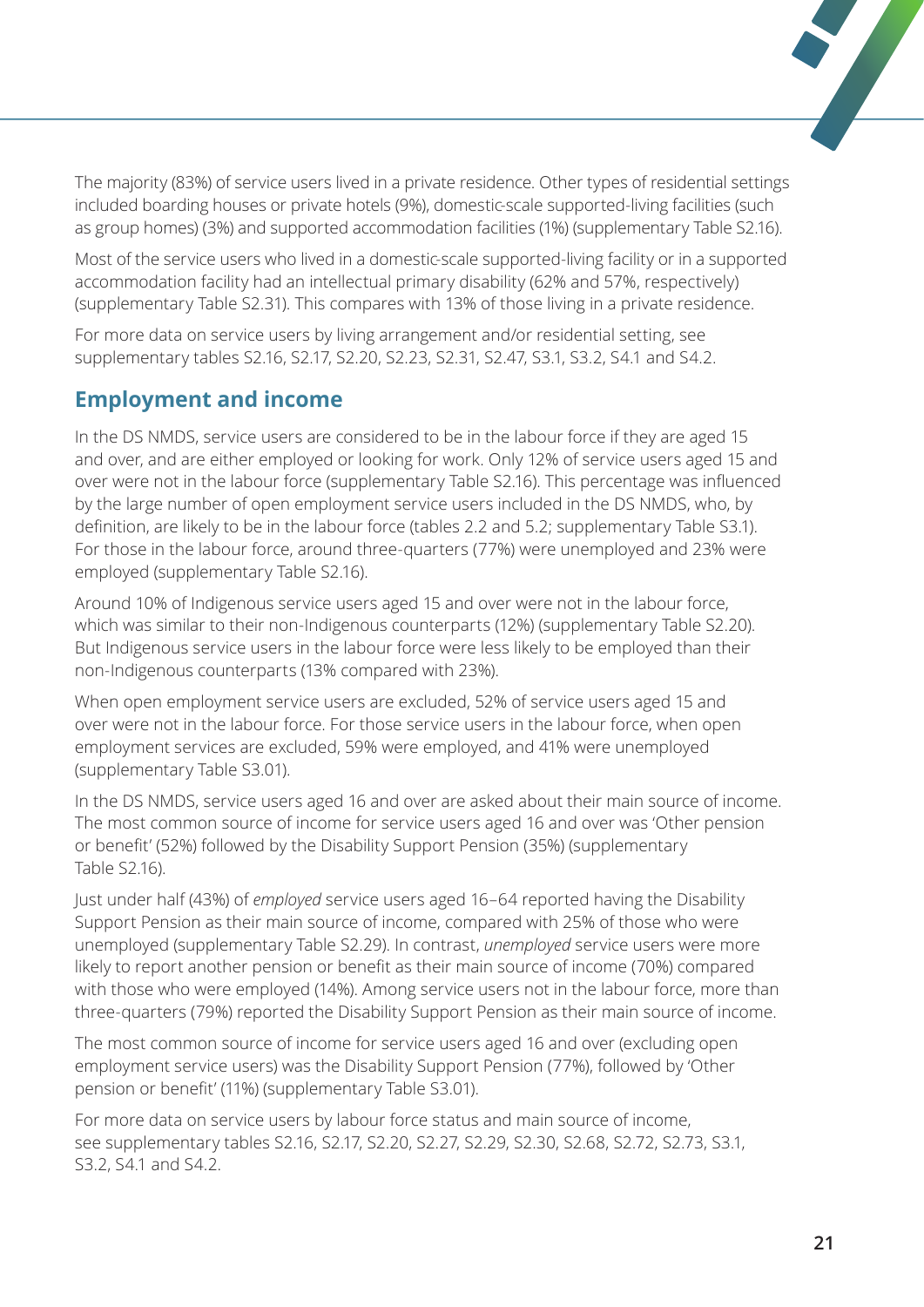# <span id="page-21-0"></span>**4 Informal carers**

Informal carers play an important role in the lives of many people with disability. An informal carer is a person—such as a family member, friend or neighbour—who provides regular and sustained care and assistance to the person requiring support. Informal carers include people who might receive a pension or benefit associated with their caring role, but do not include those (either paid or voluntary) whose services are arranged by a formal service organisation. Informal carers provide essential support either in place of, or in addition to, NDA services.

In the DS NMDS, information is collected on whether a service user has an informal carer, as well as some characteristics of that carer. About two-thirds (67%) of service users had an informal carer (Figure 4.1). Of those:

- most (85%) reported that their informal carer was also their primary carer—that is, an informal carer who helps with 1 or more activities of daily living (self-care, mobility or communication) (supplementary Table S2.50)
- most (83%) had a female carer, most often their mother (65% of all carers, or 79% of female carers) (supplementary Table S2.50)
- 13% were cared for by their spouse or partner; as the age of the service user increased, the likelihood that a spouse or partner was the carer also rose; being cared for by a 'spouse or partner' was the most common informal care arrangement for service users aged 65 and over (55%) (supplementary Table S2.56)
- 13% had a carer aged 65 and over—with almost three-quarters of these carers being their parent (71%), most often their mother (57%) (supplementary tables S2.50 and S2.57).

Accommodation support service users were the least likely to have an informal carer (43%), particularly those living in institutional accommodation (24%) and group homes (36%) (Figure 4.1; supplementary Table S2.53).





**22**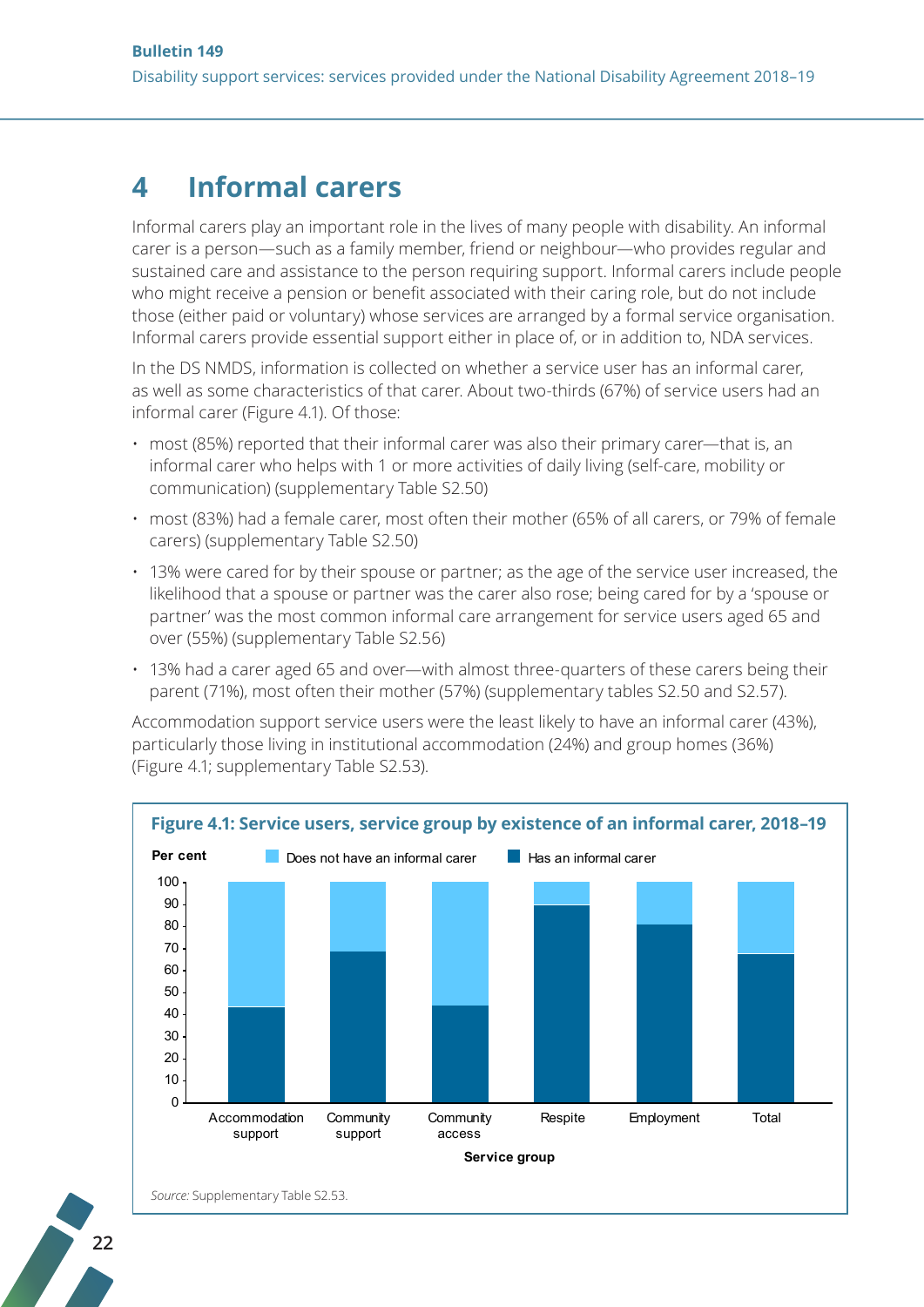# <span id="page-22-0"></span>**5 Service users who transitioned to the NDIS**

About 29,200 NDA service users transitioned to the NDIS during 2018–19 (Table 5.1; see also Chapter 1 and Box 5.1). This equates to about 13% of all service users, or 38% when those who only used open employment services are excluded.

According to quarterly reports published by the NDIA, by 30 June 2019, around 298,800 eligible people with disability had joined the NDIS (NDIA 2019). This compares with around 111,500 NDA services users formally recorded in the DS NMDS as having transitioned from NDA services to the NDIS since 2013–14 (see Table 5.1 and AIHW 2019b for 2013–14 figure). There are various reasons for this difference (see Box 5.1).

#### **Box 5.1: About data on service users transitioning to the NDIS**

There are several reasons why NDIA-published data on people with an approved and active NDIS plan might not match DS NMDS data on NDA service users who transitioned to the NDIS. In particular, the NDIA data include people who have not been reported as part of the DS NMDS, such as those who were referred directly to the NDIS. This is especially the case for very young children and those who meet the early intervention eligibility requirements under the NDIS. It is also possible for an NDA service user to have exited NDA services before their NDIS plan approval date. In such cases, they would not appear in the DS NMDS data as having transitioned to the NDIS.

Some of the differences in characteristics between service users who transitioned to the NDIS and other NDA service users are the result of the staged transition to the NDIS. For example, the relatively younger age profile of transitioned service users in Tasmania and South Australia in the early years of the roll-out was a result of the initial focus on moving children and young people into the NDIS in these jurisdictions.

More information on the transition arrangements can be found in the bilateral agreements between the Australian Government and the governments of each state and territory.

Not all NDA service users will move to the NDIS. In 2018–19, the remaining NDA service users who may become part of the NDIS in the future (that is, service users excluding those who transitioned to the NDIS and also excluding those who only used open employment services) had a different profile from those service users who transitioned to the NDIS. The remaining NDA service users were *less* likely to have an intellectual or learning disability, to always or sometimes need assistance with activities of daily living, to use supported employment services and to have an informal carer (Table 5.2). When in the labour force, they were more likely to be unemployed and less likely to be employed, compared with service users who had transitioned to the NDIS.

For more data on service users who transitioned to the NDIS, see supplementary tables S4.1–S4.5. For more data on service users, excluding those who only used open employment services, see tables 2.1, 2.2, 2.3 and supplementary tables S3.1–S3.5.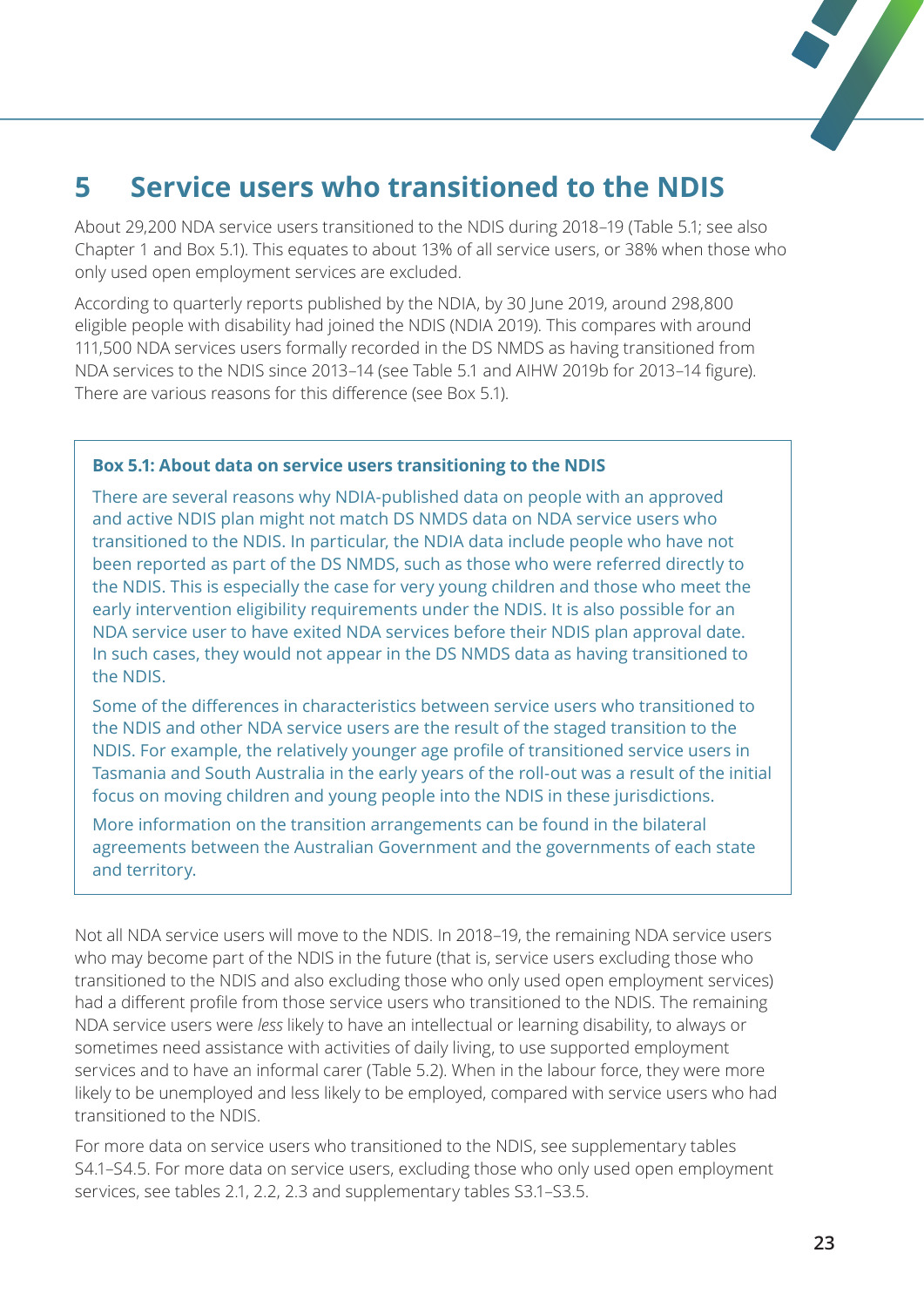| Year        | NSW <sub>(a)</sub> | $Vic^{(b)}$ | QId <sub>(b)</sub> | WA <sub>(c)</sub> | SA <sup>(d)</sup> | Tas   | ACT(e) | NT <sup>(f)</sup> | Total  |
|-------------|--------------------|-------------|--------------------|-------------------|-------------------|-------|--------|-------------------|--------|
| $2014 - 15$ | 1.049              | 231         |                    | 103               | 237               | 60    | 189    |                   | 1,866  |
| $2015 - 16$ | 1,593              | 84          | 235                | 390               | 1.099             | 45    | 88     |                   | 3,520  |
| 2016-17     | 18,351             | 5,493       | 3,282              | 4,051             | 1.064             | 405   | 100    | 94                | 32,755 |
| 2017-18     | 18,248             | 12,253      | 2,844              | 1,872             | 3,943             | 891   | 19     | 121               | 40,018 |
| 2018-19     | 185                | 12,233      | 10,687             | 3,487             | 1,327             | 1,228 |        | 55                | 29,166 |

#### **Table 5.1: Service users who transitioned to the NDIS, by state and territory, 2014–15 to 2018–19 (number)**

(a) New South Wales completed transition to the NDIS during 2017–18 and, because of complexities associated with the transition, DS NMDS data were collected for only 2 quarters in that year. Hence, data for 2017–18 may be an underestimate. However, it is likely that very few clients only received services in the second half of the year, and the first 2 quarters are considered largely representative of the full year. In 2018–19, it was estimated that 185 NDA service users who were continuing to use Australian Government supported employment services transitioned to the NDIS.

(b) Data for Victoria and Queensland include specialist psychiatric disability services. Other jurisdictional data do not.

- (c) Both the NDIA and the Western Australian Government operated NDIS trials in Western Australia from 1 July 2014 until 30 June 2017. Data for those years include the NDIS trial sites operated by the Western Australian Government. On 1 July 2017, the dual NDIS trial ceased and the Western Australian Government began administering the NDIS in Western Australia. For this reason, as at 30 June 2017, service users of the trial sites operated by the Western Australian Government were considered to have transitioned to the NDIS. These service users are flagged in the resubmitted 2016–17 DS NMDS data as having transitioned to the NDIS and are excluded from the data for 2017–18 and 2018–19.
- (d) The South Australian Government did not collect DS NMDS data in 2018–19 as most clients had transitioned to the NDIS. All South Australian NDA funded clients transitioned to the NDIS by 30 June 2019. In 2018–19, it was estimated 1,327 Australian Government supported employment service users transitioned to the NDIS.
- (e) Some service type outlets in the Australian Capital Territory may have been less responsive in 2014–15 because of the complexities associated with the changeover to the NDIS. The Australian Capital Territory Government did not collect DS NMDS data in 2015–16 and 2016–17, and was not required to collect DS NMDS data from 2017–18 onwards (as transition to the NDIS in that jurisdiction was completed by the end of 2016–17). In 2018–19, it was estimated 1 Australian Government supported employment service user transitioned to the NDIS.
- (f) Data for the Northern Territory include Basic Community Care services. Other jurisdictional data do not. While the NDIS commenced in the Northern Territory on 1 July 2014 for people up to age 65 living in the Barkly region, no NDA service users were reported by the Northern Territory Government as having transitioned to the NDIS in 2014–15 or 2015–16.

*Notes*

- 1. The table represents people who were reported in the DS NMDS during the collection period who then transitioned to the NDIS; it may not represent all service users who have transitioned to the NDIS.
- 2. Row totals might not be the sum of components, because individuals might have used services in more than one state or territory during the 12-month period.
- 3. Service users might appear as having transitioned to the NDIS in jurisdictions for years in which the NDIS has not commenced, or in the years following full transition to the NDIS. This is because a service user identified as transitioning to the NDIS has moved between jurisdictions during the 12-month period.
- 4. Service users of Australian Government services and state/territory services are merged in this table.

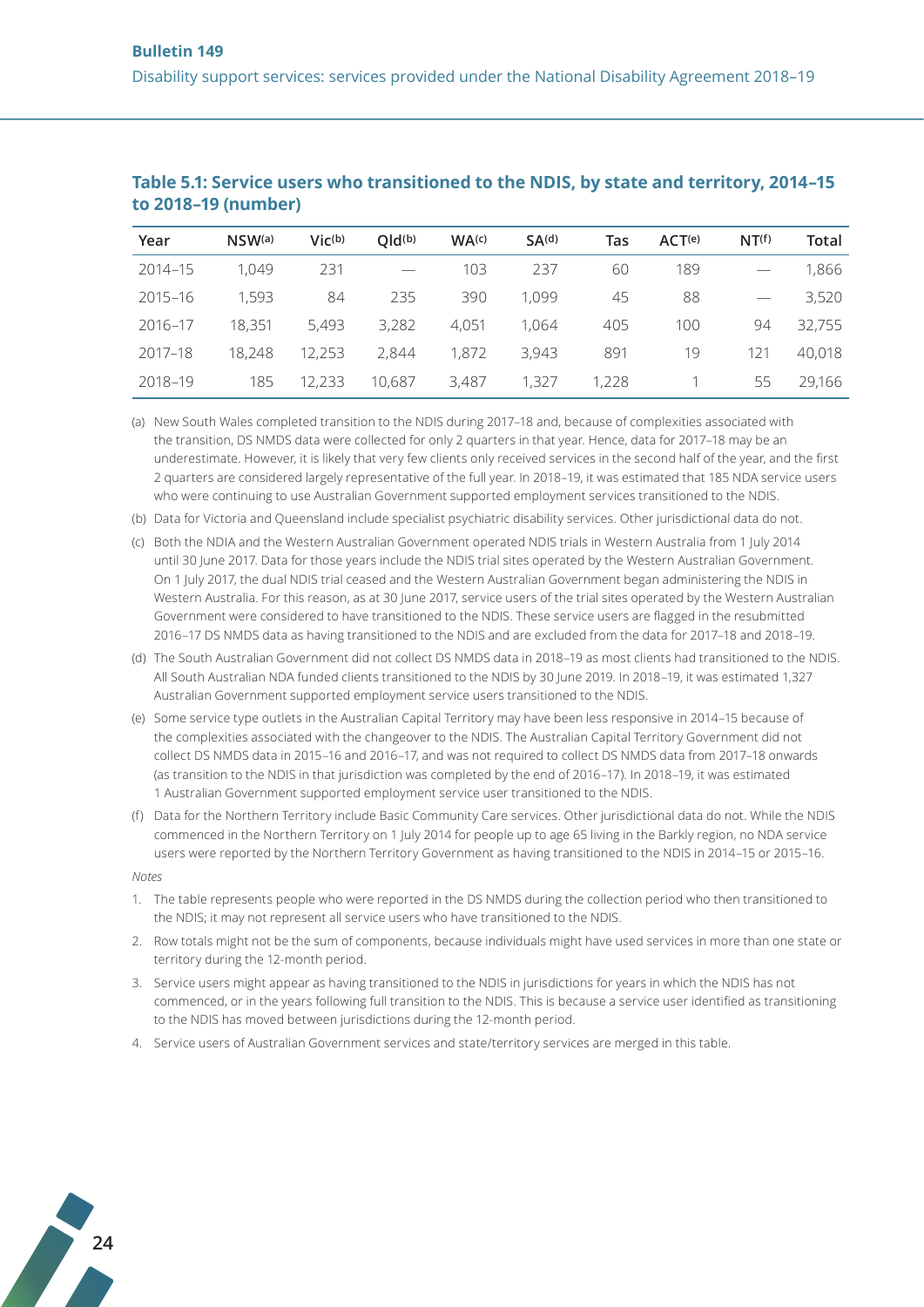| <b>Selected characteristics</b>                                                                    | <b>NDA</b> service<br>users who<br>transitioned<br>to the NDIS(a) | <b>NDA</b> service<br>users excluding<br>those who<br>transitioned<br>to the NDIS<br>and those who<br>only used open<br>employment | <b>All NDA</b><br>service<br>users |
|----------------------------------------------------------------------------------------------------|-------------------------------------------------------------------|------------------------------------------------------------------------------------------------------------------------------------|------------------------------------|
| Service group-accommodation support (%)                                                            | $21.0^{(b)}$                                                      | 13.2                                                                                                                               | 5.6                                |
| Service group-community support (%)                                                                | 57.3 <sup>(b)</sup>                                               | 62.8                                                                                                                               | 20.9                               |
| Service group-community access (%)                                                                 | $22.5^{(b)}$                                                      | 23.7                                                                                                                               | 8.1                                |
| Service group-respite (%)                                                                          | 19.8 <sup>(b)</sup>                                               | 14.4                                                                                                                               | 5.6                                |
| Service group-supported employment (%)                                                             | 16.3 <sup>(b)</sup>                                               | 6.1                                                                                                                                | 3.3                                |
| Age-mean age (years)                                                                               | 32.2                                                              | 35.1                                                                                                                               | 38.9                               |
| Sex-male (%)                                                                                       | 60.0                                                              | 58.7                                                                                                                               | 56.7                               |
| Country of birth-Australian-born (%)                                                               | 91.7                                                              | 84.7                                                                                                                               | 81.7                               |
| Indigenous status-Indigenous (%)                                                                   | 3.8                                                               | 4.3                                                                                                                                | 5.5                                |
| Primary disability group-intellectual/learning<br>disability (%)                                   | 64.8                                                              | 44.8                                                                                                                               | 28.9                               |
| Other significant disability group-intellectual/<br>learning disability (%)                        | 16.0                                                              | 5.8                                                                                                                                | 8.0                                |
| Total disability group-intellectual/learning<br>disability (%)                                     | 68.5                                                              | 41.0                                                                                                                               | 31.6                               |
| Always or sometimes need assistance with activities<br>of daily living (%)                         | 89.3                                                              | 74.5                                                                                                                               | 51.6                               |
| Always or sometimes need assistance with activities<br>of independent living (%)                   | 96.7                                                              | 92.9                                                                                                                               | 66.6                               |
| Always or sometimes need assistance with activities<br>of work, education and community living (%) | 96.5                                                              | 92.5                                                                                                                               | 77.4                               |
| Living arrangement-lives with family (%)                                                           | 68.0                                                              | 68.2                                                                                                                               | 32.2                               |
| Living arrangement-lives alone (%)                                                                 | 10.9                                                              | 10.7                                                                                                                               | 38.1                               |
| Residential setting-private residence (%)                                                          | 74.2                                                              | 75.3                                                                                                                               | 83.5                               |
| Residential setting-domestic-scale supported living<br>facility (%)                                | 8.3                                                               | 9.2                                                                                                                                | 3.3                                |
| Residential setting-supported accommodation<br>facility (%)                                        | 4.1                                                               | 3.3                                                                                                                                | 1.1                                |
| Residential setting-boarding house/private hotel (%)                                               | 0.7                                                               | 0.9                                                                                                                                | 8.5                                |
| Not in the labour force (aged 15 and over) (%)                                                     | 50.5                                                              | 53.5                                                                                                                               | 12.4                               |

#### **Table 5.2: Selected characteristics of NDA service users who transitioned to the NDIS, compared with those NDA service users who did not use open employment services and all NDA service users, 2018–19**

*continued:*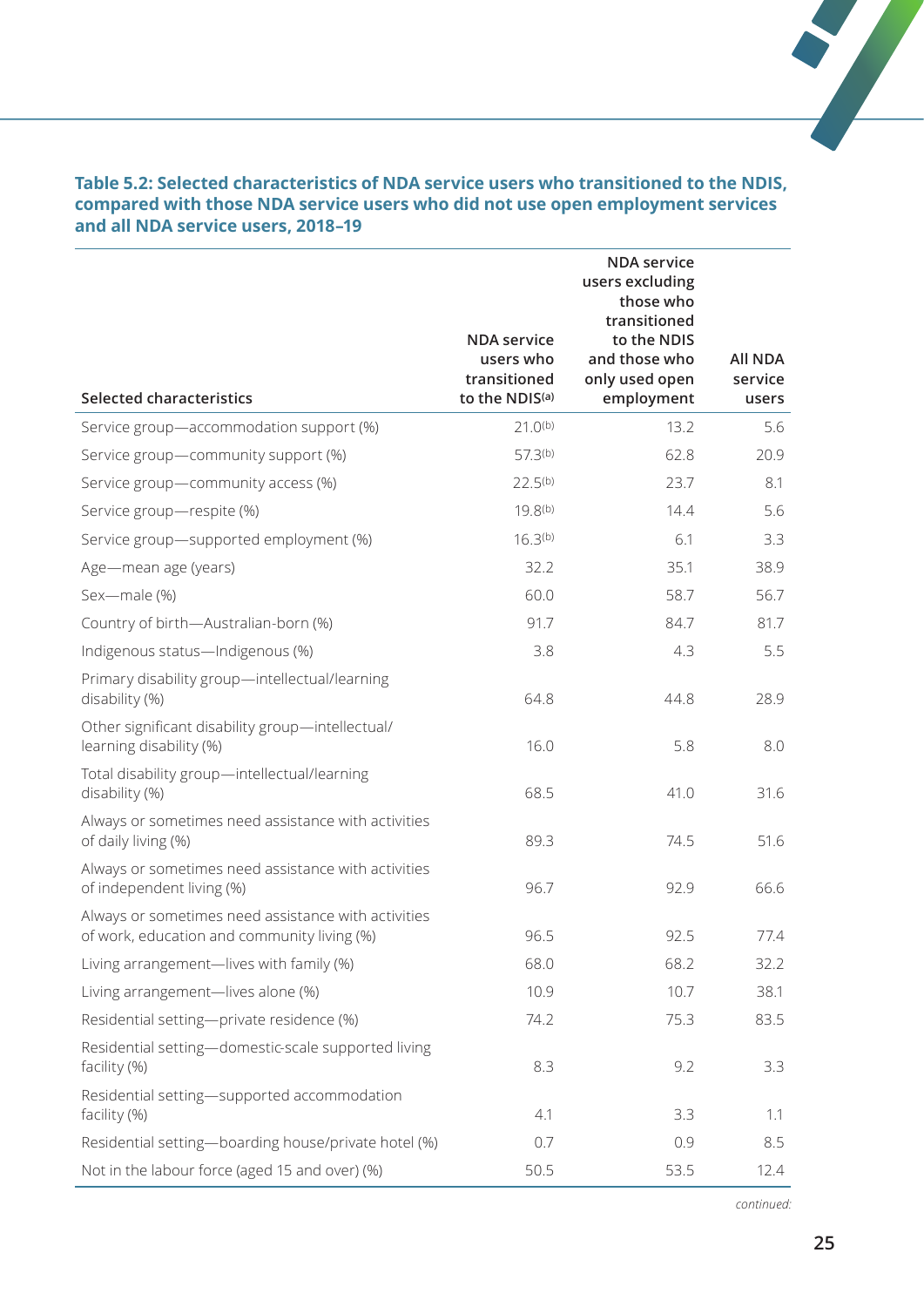#### **Table 5.2 (continued): Selected characteristics of NDA service users who transitioned to the NDIS, compared with those NDA service users who did not use open employment services and all NDA service users, 2018–19**

| Selected characteristics                                                     | <b>NDA</b> service<br>users who<br>transitioned<br>to the NDIS(a) | <b>NDA</b> service<br>users excluding<br>those who<br>transitioned<br>to the NDIS<br>and those who<br>only used open<br>employment | All NDA<br>service<br>users |
|------------------------------------------------------------------------------|-------------------------------------------------------------------|------------------------------------------------------------------------------------------------------------------------------------|-----------------------------|
| In the labour force (aged 15 and over)—employed (%)                          | 63.7                                                              | 54.4                                                                                                                               | 22.9                        |
| In the labour force (aged 15 and over)—unemployed (%)                        | 36.3                                                              | 45.6                                                                                                                               | 77.1                        |
| Main source of income—Disability support pension<br>(aged 16 and over) $(%)$ | 80.4                                                              | 73.6                                                                                                                               | 34.7                        |
| Main source of income-Other pension or benefit<br>(aged 16 and over) $(\%)$  | 9.4                                                               | 12.8                                                                                                                               | 52.1                        |
| Has an informal carer (%)                                                    | 65.3                                                              | 54.2                                                                                                                               | 67.0                        |

(a) Represents people who were reported in the DS NMDS during the collection period who then transitioned to the NDIS; this might not represent all service users who have transitioned to the NDIS.

(b) These service group and service type proportions only include service activity of NDA service users who were actively using the service at the time of their transition to the NDIS in 2018–19.

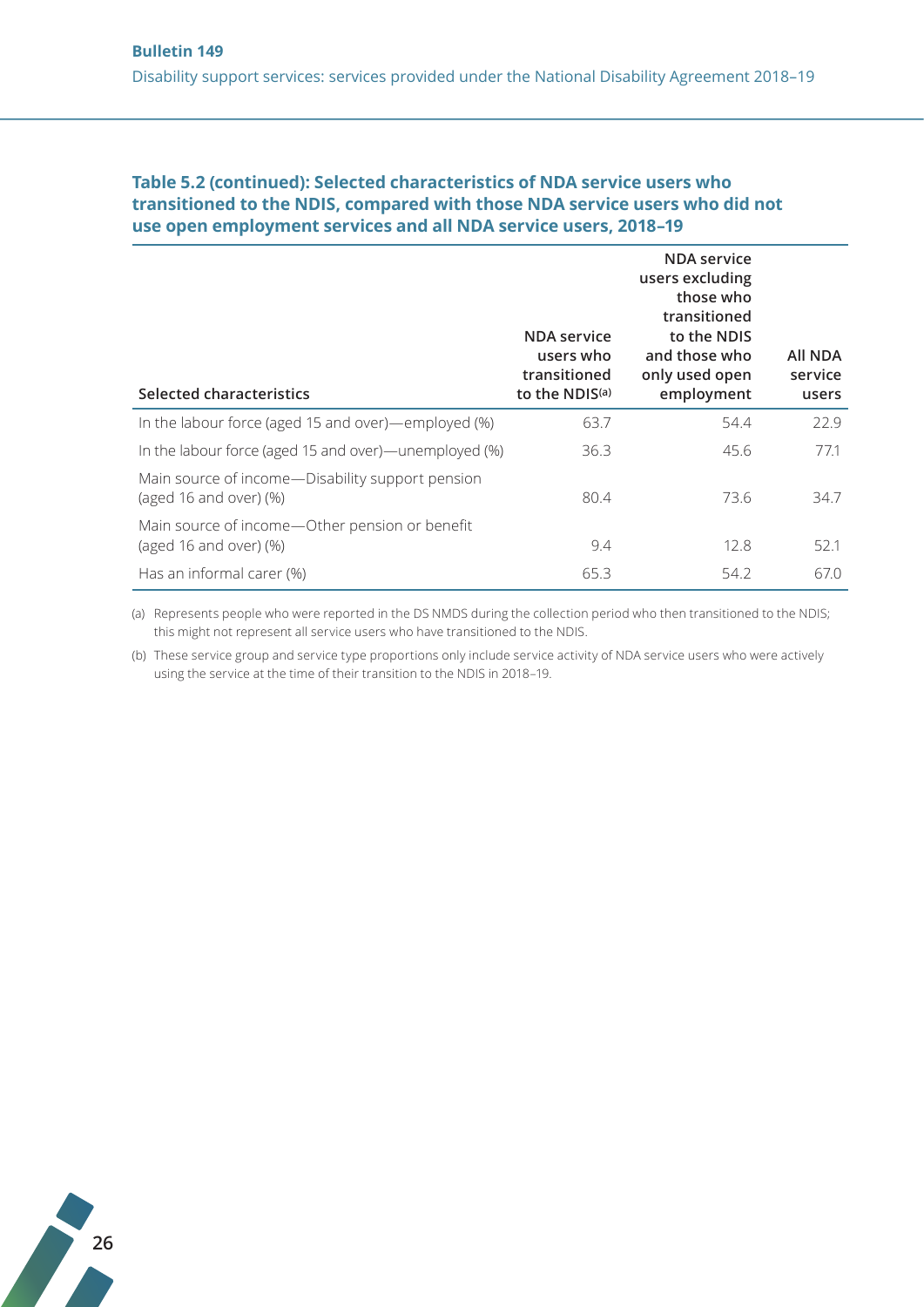# $\overline{\phantom{a}}$

# <span id="page-26-0"></span>**Acknowledgments**

The successful completion of the Disability Services National Minimum Data Set (DS NMDS) owes much to the service users and service providers who contributed information, and to staff of the Australian Government and state and territory government agencies who collected jurisdictional data and reviewed the draft report.

The 2018–19 DS NMDS and outputs were prepared by Brendan Brady and Elizabeth Clout of the Australian Institute of Health and Welfare, with contributions from Matthew Webb, David Braddock and Louise York.

# **Abbreviations**

| ACT         | <b>Australian Capital Territory</b>                |
|-------------|----------------------------------------------------|
| ADL         | activities of daily living                         |
| <b>AIHW</b> | Australian Institute of Health and Welfare         |
| AIL         | activities of independent living                   |
| AWEC        | activities of work, education and community living |
| <b>DES</b>  | <b>Disability Employment Services</b>              |
| DS NMDS     | Disability Services National Minimum Data Set      |
| <b>NDA</b>  | National Disability Agreement                      |
| <b>NDDA</b> | National Disability Data Asset                     |
| <b>NDIA</b> | National Disability Insurance Agency               |
| <b>NDIS</b> | National Disability Insurance Scheme               |
| <b>NSW</b>  | New South Wales                                    |
| NT          | Northern Territory                                 |
| Qld         | Queensland                                         |
| SA          | South Australia                                    |
| Tas         | Tasmania                                           |
| Vic         | Victoria                                           |
| <b>WA</b>   | Western Australia                                  |

# **Symbols**

- nil or rounded to zero
- .. not applicable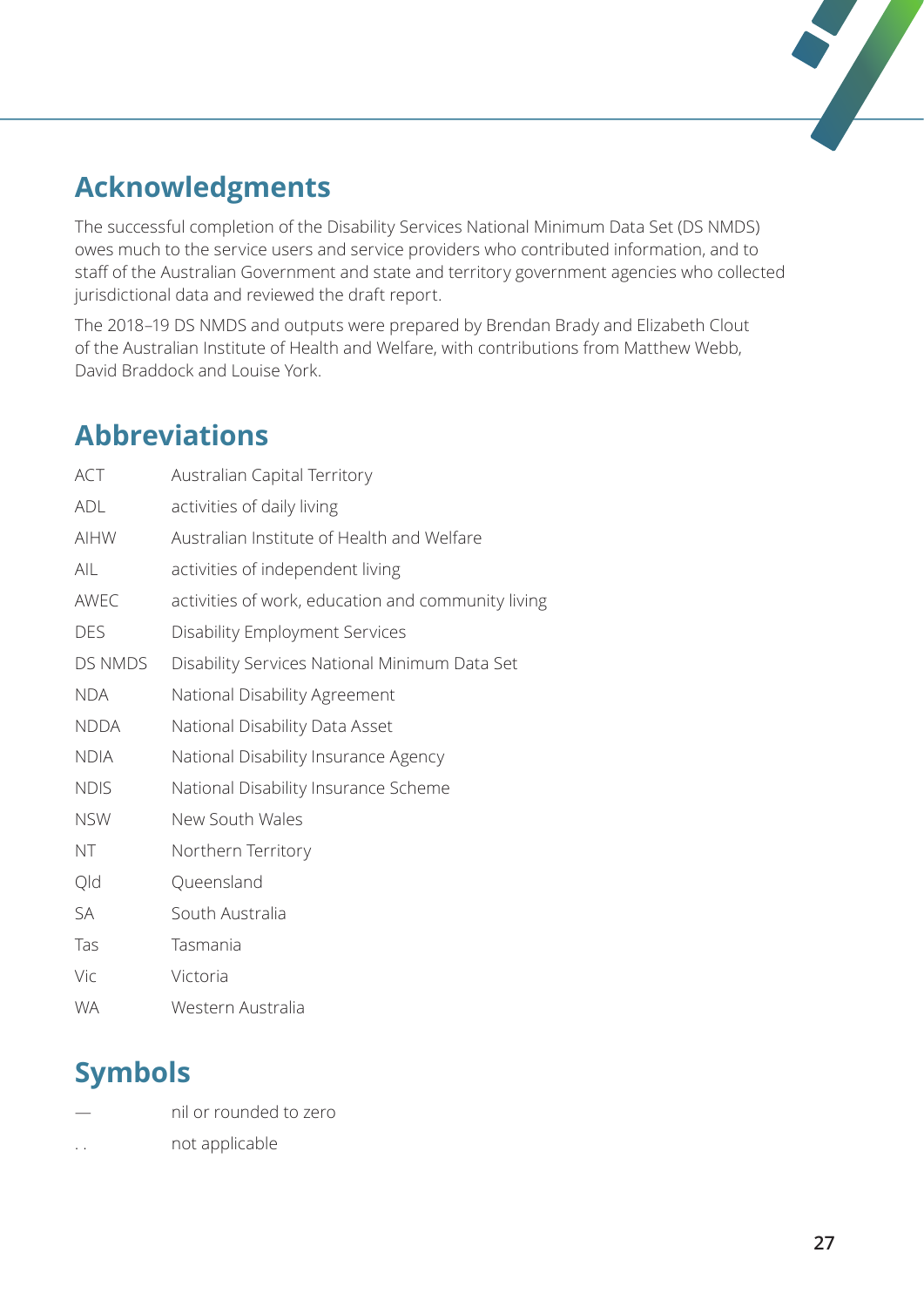# <span id="page-27-0"></span>**References**

AIHW (Australian Institute of Health and Welfare) 2016. Disability Services National Minimum Data Set data guide. Canberra: AIHW. Viewed 5 February 2019, [https://www.aihw.gov.au/about](https://www.aihw.gov.au/about-our-data/our-data-collections/disability-services-national-minimum-data-set/about-dsnmds)[our-data/our-data-collections/disability-services-national-minimum-data-set/about-dsnmds](https://www.aihw.gov.au/about-our-data/our-data-collections/disability-services-national-minimum-data-set/about-dsnmds).

AIHW 2019a. People with disability in Australia. Cat. no. DIS 72. Canberra: AIHW. Viewed 11 March 2020, [https://www.aihw.gov.au/reports/disability/people-with-disability-in-australia/](https://www.aihw.gov.au/reports/disability/people-with-disability-in-australia/summary) [summary](https://www.aihw.gov.au/reports/disability/people-with-disability-in-australia/summary).

AIHW 2019b. Disability support services: services provided under the National Disability Agreement 2017–18. Bulletin no. 147. Cat. no. DIS 73. Canberra: AIHW.

DSS (Department of Social Services) 2011. National Disability Strategy 2010–2020: an initiative of the Council of Australian Governments. Canberra: DSS.

NDIA (National Disability Insurance Agency) 2019. 4th quarterly report: 2018–19 Q4. Geelong: NDIA. Viewed 5 February 2020, [https://www.ndis.gov.au/about-us/publications](https://www.ndis.gov.au/about-us/publications/quarterly-reports/archived-quarterly-reports-2018-19) [/quarterly-reports/archived-quarterly-reports-2018-19.](https://www.ndis.gov.au/about-us/publications/quarterly-reports/archived-quarterly-reports-2018-19)

NDIA 2020a. Intergovernmental agreements. Geelong: NDIA. Viewed 5 February 2020, <https://www.ndis.gov.au/about-us/governance/intergovernmental-agreements>.

NDIA 2020b. The NDIS rollout. Geelong: NDIA. Viewed 5 February 2020, <https://www.ndis.gov.au/understanding/ndis-rollout>.

Productivity Commission 2011. Disability care and support: Productivity Commission inquiry report. Canberra: Productivity Commission. Viewed 5 February 2020, [www.pc.gov.au](http://www.pc.gov.au/inquiries/completed/disability-support/report) [/inquiries/completed/disability-support/report](http://www.pc.gov.au/inquiries/completed/disability-support/report).

SCRGSP (Steering Committee for the Review of Government Service Provision) 2020. Report on government services 2020. Canberra: Productivity Commission.

UN (United Nations) 2006. Convention on the Rights of Persons with Disabilities. New York: UN. Viewed 5 February 2020, [https://www.un.org/development/desa/disabilities/convention-on](https://www.un.org/development/desa/disabilities/convention-on-the-rights-of-persons-with-disabilities.html)[the-rights-of-persons-with-disabilities.html.](https://www.un.org/development/desa/disabilities/convention-on-the-rights-of-persons-with-disabilities.html)

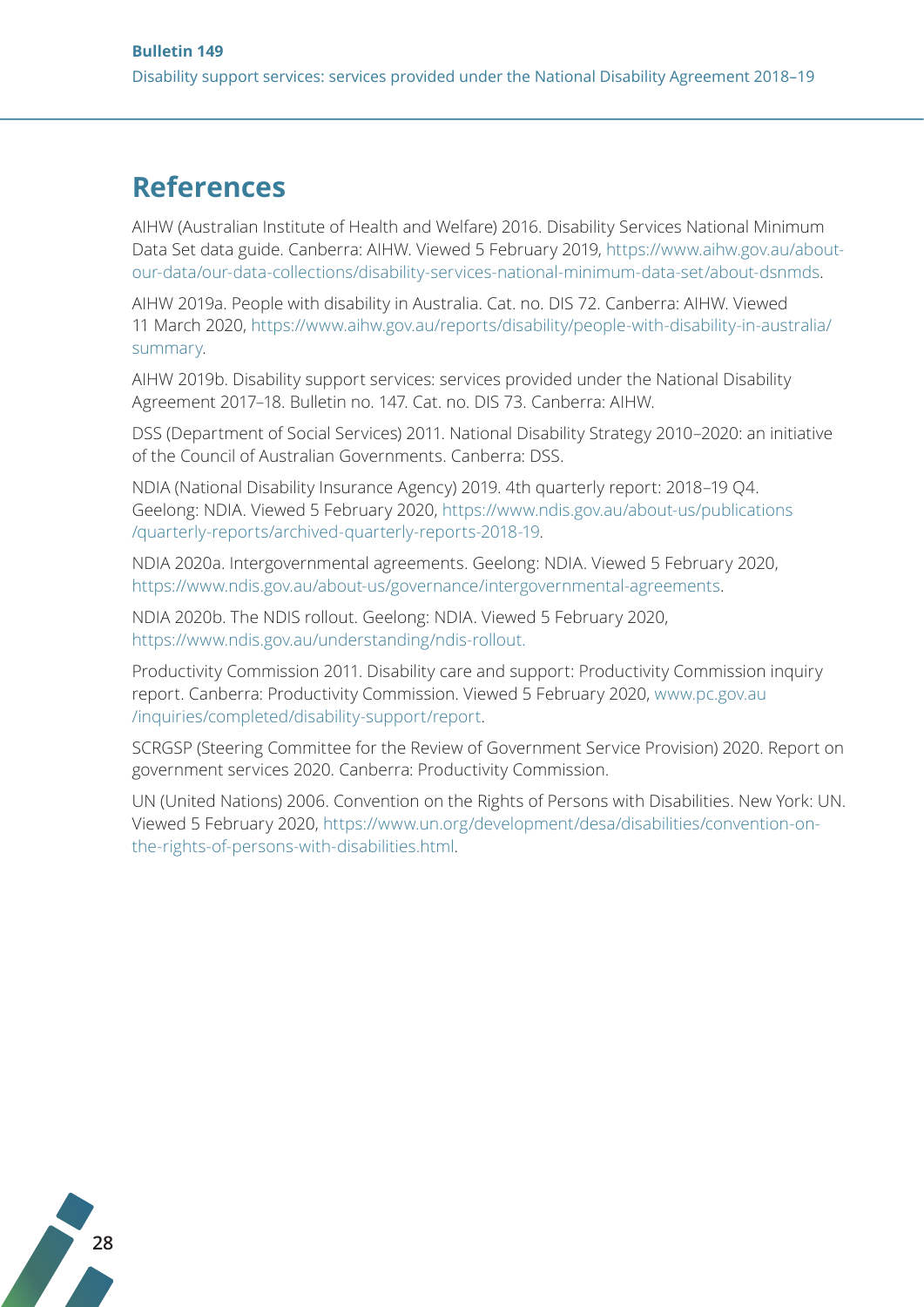# <span id="page-28-0"></span>**Related publications**

This bulletin and its earlier issues are part of what was an annual series that also includes supplementary data tables and data cubes. These, and other reports related to disability and disability services, can be downloaded from the [AIHW website](http://www.aihw.gov.au). This bulletin is the last in this series.

#### **Index of supplementary tables**

| Section                                    | National level data                 | State/territory level data       |
|--------------------------------------------|-------------------------------------|----------------------------------|
| Data quality                               | $S1.1 - S1.5$                       | $S1.1 - S1.5$                    |
| Expenditure                                | S <sub>2.1</sub>                    | S2.1                             |
| Agencies                                   | S2.2, S2.3                          | S2.2, S2.3                       |
| Service type outlets                       | S <sub>2</sub> .4-S <sub>2.13</sub> | $S2.4 - S2.6$                    |
| Service user characteristics               | S2.14-S2.27                         | S2.14-S2.19, S2.21, S2.23, S2.24 |
| Disability group                           | S2.28-S2.33                         | S2.28                            |
| Service types and groups                   | S2.34-S2.38                         | S2.34, S2.35                     |
| Patterns of service use                    | S2.39-S2.43                         | S2.39                            |
| Need for support in life area              | S2.44-S2.49                         | S2.44                            |
| Service users with an informal carer       | S2.50-S2.61                         | S2.50                            |
| New and continuing service users           | S2.62-S2.67                         | S2.64, S2.67                     |
| Users of employment services               | S2.68-S2.73                         | S2.68-S2.73                      |
| Service users excluding those who only     |                                     |                                  |
| used open employment services              | $S3.1 - S3.5$                       | $S3.1 - S3.4$                    |
| Service users who transitioned to the NDIS | $S4.1 - S4.5$                       | $S4.1 - S4.4$                    |